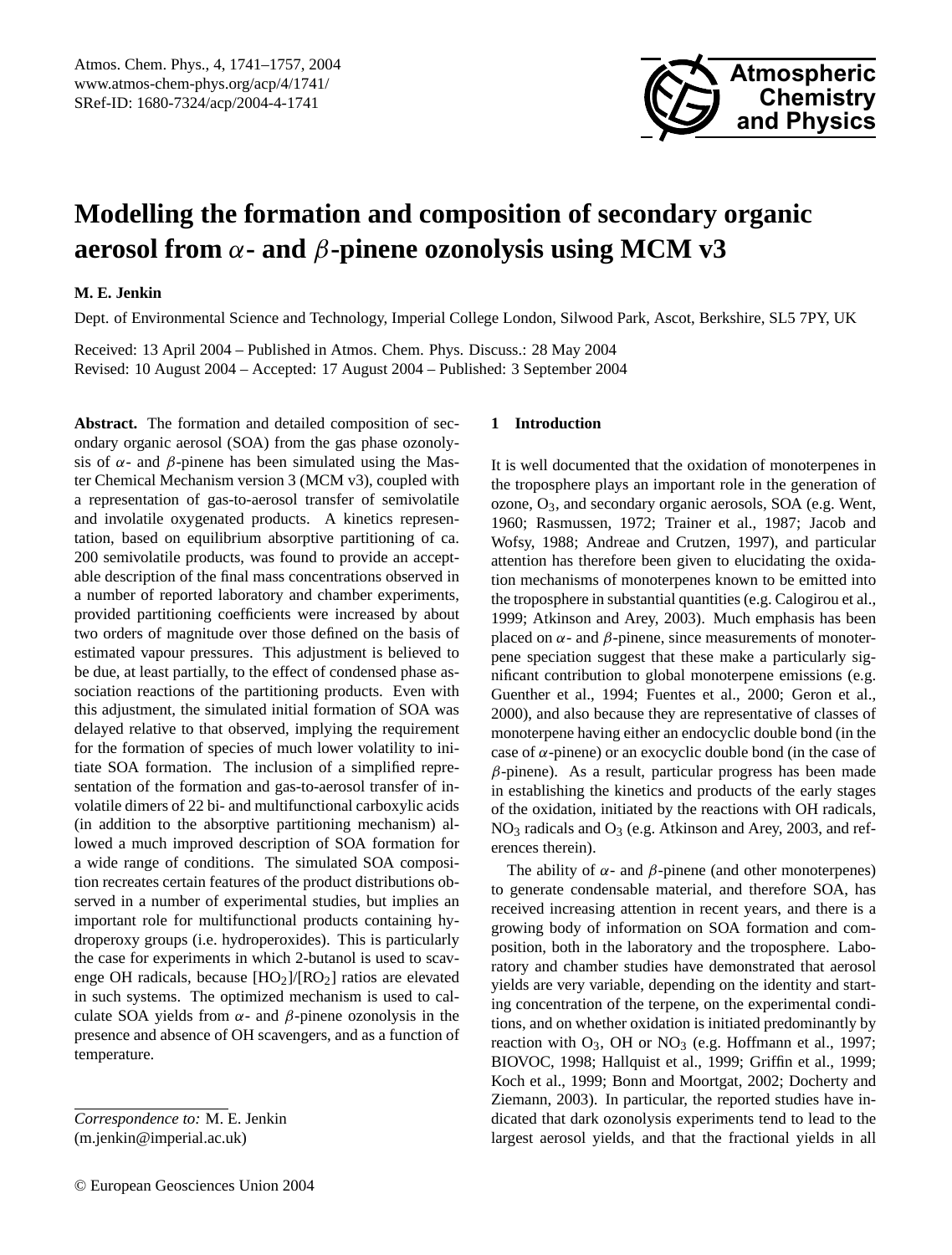experiments generally depend on the organic aerosol mass concentration. Studies of the composition of SOA generated from the ozonolysis of  $\alpha$ - and  $\beta$ -pinene (e.g. Yu et al., 1999a; Jang and Kamens, 1999; Glasius et al., 2000; Kückelmann et al., 2001; Warscheid and Hoffmann, 2001; 2002; Jaoui and Kamens, 2003; Winterhalter et al., 2003) have established that important contributions are made by bi- and multifunctional carboxylic acids, such as pinic acid and pinonic acid, although a number of other oxidized products not containing acid groups have also been detected in the aerosol phase. The carboxylic acids have been suggested as key species in the nucleation of new aerosols in chamber systems (Christoffersen et al., 1998; Koch et al., 1999), and evidence for mechanisms involving homomolecular and heteromolecular acid dimers has been reported (Hoffmann et al., 1998; Kückelmann et al., 2001).

A number of  $\alpha$ - and  $\beta$ -pinene oxidation products have also been detected and quantified in field studies of aerosol composition in forested locations, providing direct evidence for SOA formation from monoterpene oxidation under tropospheric conditions. Kavouras et al. (1998, 1999) and Yu et al. (1999b) observed significant contributions to fine particles from pinic acid, pinonic acid, norpinonic acid (and isomers), pinonaldehyde and nopinone at locations in Portugal, Canada and the USA, and quantified the partitioning of these species between the gaseous and condensed phases. More recently, O'Dowd et al. (2002) reported evidence that newly formed particles (3–5 nm diameter) over the boreal forest in Finland were composed mainly of species such as pinonic acid and pinic acid, and proposed that the nucleation of new aerosols was driven by the generation of such products from monoterpene oxidation.

The results of chamber investigations of SOA formation from  $\alpha$ - and  $\beta$ -pinene ozonolysis have commonly been interpreted or modelled in terms of absorptive gas-aerosol partitioning of semivolatile oxidation products. This has involved either the assignment of empirically-derived yields and partitioning coefficients to two notional products (e.g. Hoffmann et al., 1997; Yu et al., 1999a; Cocker et al., 2001), or the consideration of the partitioning of a series of known products, with partitioning coefficients based on estimated properties (Kamens et al., 1999) or on experimentally measured concentrations in the gaseous and condensed phases (Yu et al., 1999a; Cocker et al., 2001). In the present paper, the development, optimization and application of a highly detailed chemical description of SOA formation from the ozonolysis of α- and β-pinene is described. The methodology is based on the near-explicit Master Chemical Mechanism version 3 (MCM v3) to describe the gas phase chemistry, coupled with a representation of gas-to-aerosol transfer of ca. 200 semivolatile and involatile oxygenated products. The simulated major components of SOA are compared with those reported in a number of experimental studies, and the impacts of different experimental conditions on SOA yields are explored.

## **2 Mechanism construction**

#### 2.1 Gas phase degradation

The description of the degradation of  $\alpha$ - and  $\beta$ -pinene was taken from the Master Chemical Mechanism, version 3 (MCM v3). The entire mechanism treats the degradation of 125 VOC, and can be accessed from the MCM website at http://mcm.leeds.ac.uk/MCM/.

The mechanism was constructed to represent the complete gas-phase degradation of the VOC through to  $CO<sub>2</sub>$  and H2O. MCM v3 generally takes account of reported kinetic and mechanistic information available up to the beginning of 2001. Although MCM v3 has recently been superseded by v3.1, the chemistry for  $\alpha$ - and  $\beta$ -pinene remains unchanged.

The mechanism construction methodology for  $\alpha$ - and  $\beta$ pinene has been summarised by Saunders et al. (2003). In each case, the degradation is initiated by reaction with OH,  $O_3$  and  $NO_3$ , and aims to represent reported experimental information which was available for the kinetics and mechanisms of the early stages of the degradation (e.g. Hakola et al., 1994; Glasius et al., 1997; Hallquist et al., 1997; Wangberg et al., 1997; Aschmann et al., 1998; Alvarado et al., 1998a,b; Noziere et al., 1999a, b; Winterhalter et al., 2000; Orlando et al., 2000). The remainder of the chemistry was defined by analogy with the known chemistry for simpler hydrocarbons, as described by Saunders et al. (2003) and Jenkin et al. (1997). The complete scheme degrading  $\alpha$ - and β-pinene through to  $CO_2$  and H<sub>2</sub>O contains approximately 1550 reactions of 520 species, and can be obtained in its entirety using the subset mechanism assembling facility, available as part of the MCM website.

The current paper is concerned primarily with the dark chemistry initiated by the reactions with  $O_3$ . The salient features of aspects of the ozonolysis chemistry, as represented in MCM v3, have been described in some detail by Jenkin et al. (2000). Briefly, the mechanism proceeds in each case via addition of  $O_3$  to the double bond, leading initially to formation of energy rich ozonides. These ozonides each decompose rapidly by two possible channels to form Criegee biradicals which also possess excess energy. The energy rich Criegee biradicals are assumed to be either collisionally stabilized, or to decompose to yield OH and an additional organic radical, with the relative importance of these reactions based, where possible, on literature data (Jenkin et al., 2000; Saunders et al., 2003). The subsequent reactions of the stabilized Criegee biradicals and the organic radicals generated in conjunction with OH, lead to a variety of simple and complex organic products. These may contain a number of functionalities, including acid, peracid, carbonyl, hydroxy and hydroperoxy groups, or combinations of two or more of these. As indicated above, bi- or multifunctional organic acids are of particular interest and relevance to SOA formation. Accordingly, Fig. 1 presents a partial schematic which describes how the formation of the known first generation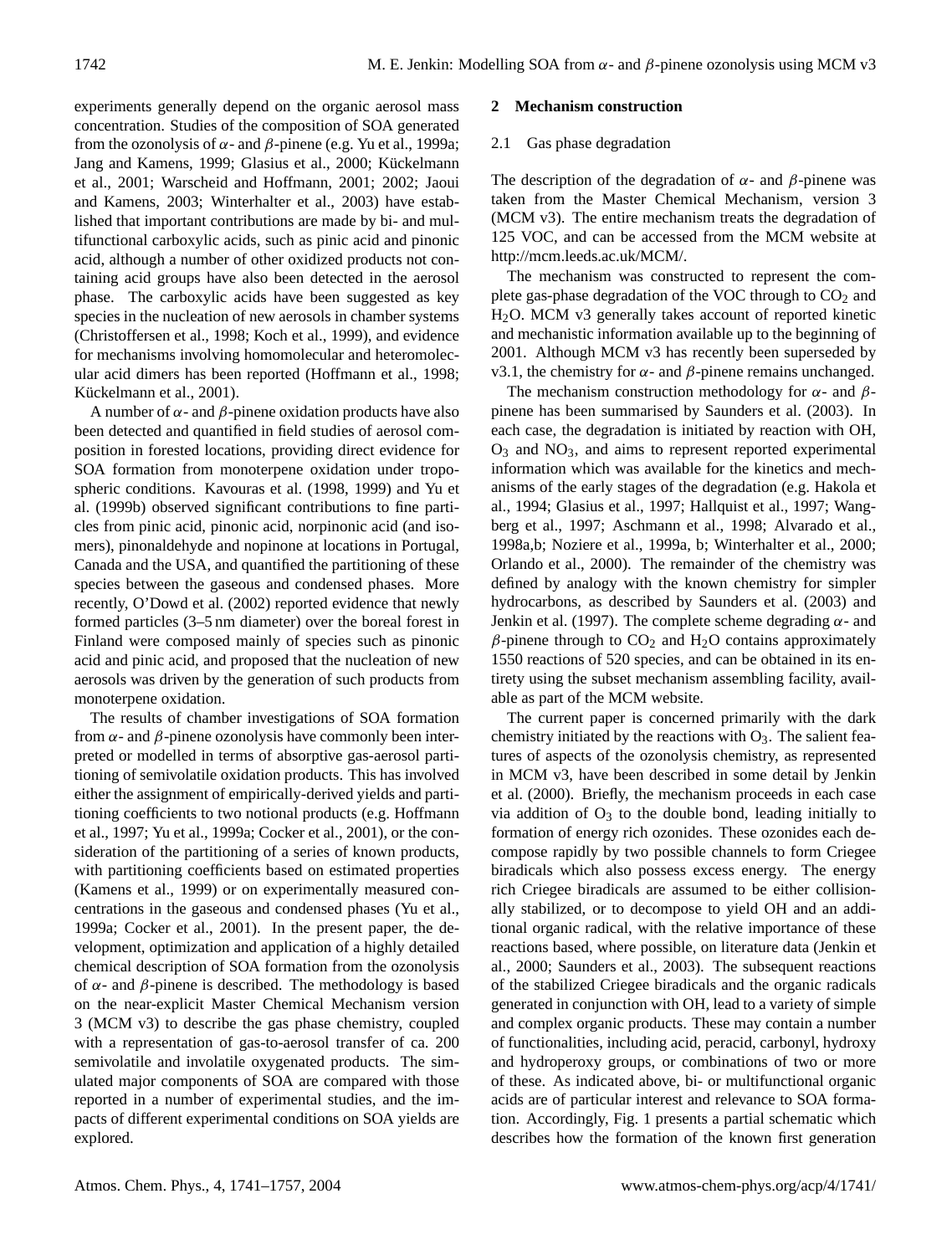

**Fig. 1.** Schematic representation of the formation routes of C<sub>9</sub> and C<sub>10</sub> acid products and the major carbonyl products (HCHO, pinonaldehyde and nopinone), following the ozonolysis of  $\alpha$ - and  $\beta$ -pinene, as applied in the present work. The stable products are shown in boxes.

ozonolysis products, pinonic acid, 10-hydroxypinonic acid, pinalic-3-acid and pinic acid is represented in MCM v3. The "permutation" reactions of intermediate peroxy radicals with the available peroxy radical pool  $(RO<sub>2</sub>)$  play a key role in the propagation of these mechanisms, and it is the variety of competitive product channels for the various reactions of these peroxy radicals (not all shown in the figure) which largely accounts for the generation of the variety of product classes indicated above. Figure 1 also shows the ozonolysis formation routes for the major carbonyl products, pinonaldehyde, nopinone and formaldehyde. As described by Jenkin et al. (2000), acetone is also produced as a first generation ozonolysis product in this mechanism, via competitive reaction channels not specifically illustrated in the figure.

The formation mechanism for pinic acid has previously been the subject of some discussion (e.g. Jang and Kamens, 1999; Winterhalter et al., 2000; Jenkin et al., 2000). As illustrated in Fig. 1, the primary formation route in MCM v3 follows that postulated by Jenkin et al. (2000), involving the isomerisation of a  $C_9$  acyloxy radical intermediate (I), which may be formed from the ozonolysis of both  $\alpha$ - and  $\beta$ -pinene, followed by reaction of the subsequently-formed acyl peroxy radical (II) with either  $RO<sub>2</sub>$  or  $HO<sub>2</sub>$ . In the present work, pinic acid formation was also supplemented by the closely related mechanism suggested by Winterhalter (2000), involving the intramolecular rearrangement of perpinalic acid (III), generated from the reaction of the corresponding  $C_9$  acylperoxy radical with  $HO<sub>2</sub>$  (see Fig. 1). However, this route tends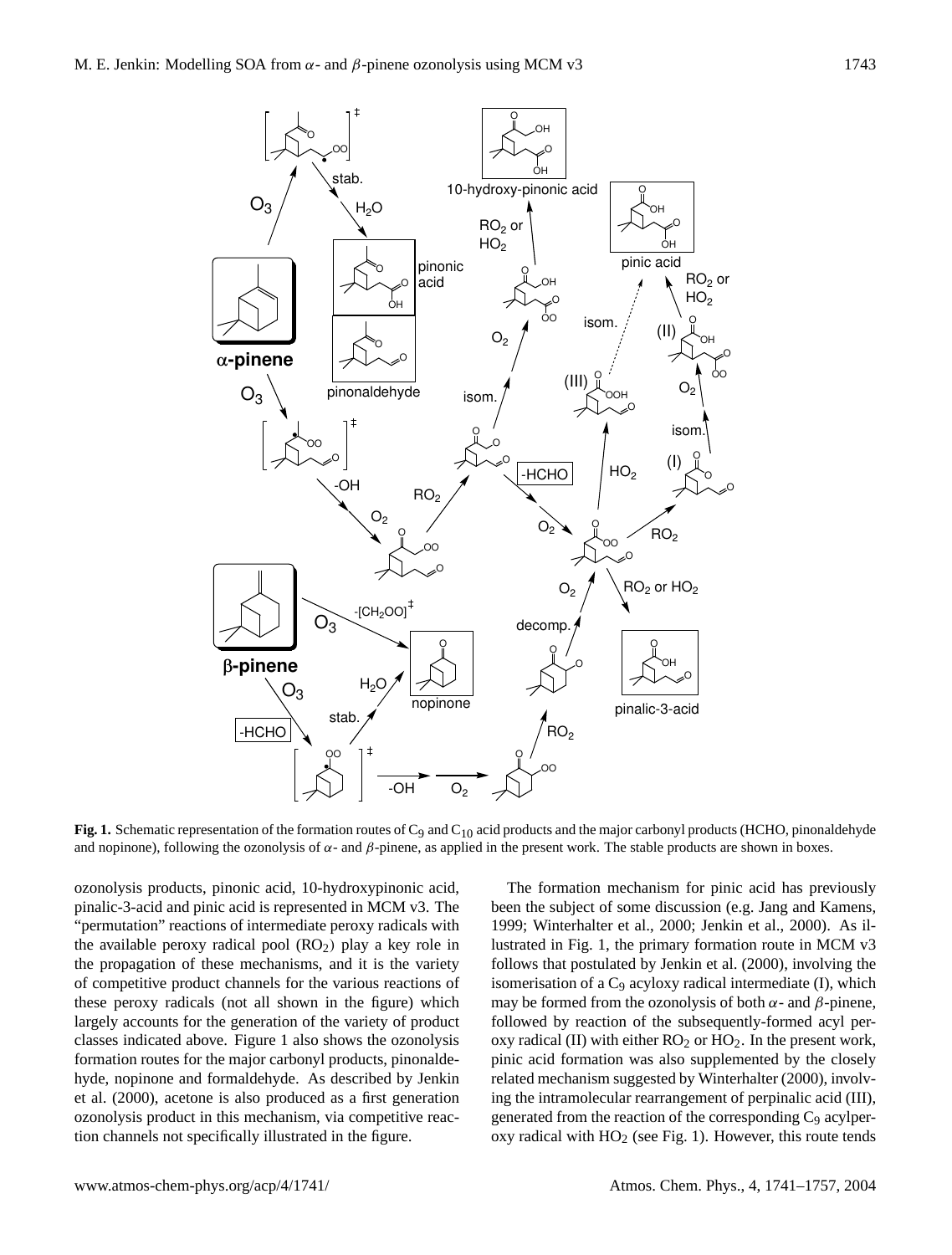to make only minor contributions to the simulated formation of pinic acid at the  $[HO_2]/[RO_2]$  ratios of the experiments considered in the present study (see below) .

The ozonolysis of  $\alpha$ - and  $\beta$ -pinene leads to significant generation of OH radicals. As described by Saunders et al. (2003), the representations in MCM v3, based in part on the structure-reactivity method proposed by Rickard et al. (1999), lead to overall fractional yields of 80% and 35%, respectively which are consistent with reported experimental studies (Atkinson et al., 1992; Chew and Atkinson, 1996; Paulson et al., 1998, Rickard et al., 1999). In the absence of an added scavenger, dominant reaction of OH with the parent monoterpene occurs, and the main features of this chemistry under  $NO<sub>x</sub>$ -free conditions (as represented in MCM v3) are shown in Fig. 2. This provides the possibility of formation of a number of products which are not generated directly from the ozonolysis chemistry (e.g.  $C_{10}$  diols). In some of the experimental studies considered here (e.g. Yu et al., 1999a; Winterhalter et al., 2000), either cyclohexane or 2-butanol was included in the reagent mixture at a sufficient concentration to ensure minimal reaction of OH with the parent monoterpene. The representation of this chemistry in the present work was also based on that in MCM v3. In the case of cyclohexane, this leads to the exclusive generation of cyclohexylperoxy radicals,

$$
OH + c - C_6H_{12} \rightarrow c - C_6H_{11} + H_2O
$$
 (R1)

$$
c - C_6H_{11} + O_2(+M) \to c - C_6H_{11}O_2(+M), \tag{R2}
$$

which contribute to the pool of  $RO<sub>2</sub>$  radicals in the system. In the case of 2-butanol, the major oxidation route, accounting for 64% of the reaction in MCM v3 (consistent with the experimental studies of Chew and Atkinson, 1996; and Baxley and Wells, 1998), leads to the formation of  $HO<sub>2</sub>$  radicals and 2-butanone,

 $OH + CH_3CH(OH)C_2H_5 \rightarrow CH_3C(OH)C_2H_5 + H_2O$  (R3)

$$
CH_3C(OH)C_2H_5 + O_2 \rightarrow CH_3C(O)C_2H_5 + HO_2 \qquad (R4)
$$

with the balance of the reaction generating hydroxysubstituted alkylperoxy radicals which contribute to the  $RO<sub>2</sub>$ radical pool. As a result, cyclohexane and 2-butanol have different influences on the peroxy radical population (in particular  $[HO_2]/[RO_2]$ ) when used as OH radical scavengers, which have a secondary influence on the product distribution from the ozonolysis of the terpene, and therefore on SOA formation (see also, Bonn et al., 2002; Docherty and Ziemann, 2003). However, the products of 2-butanol and cyclohexane oxidation are themselves assumed to have no direct influence on SOA formation.

## 2.2 Gas-to-aerosol conversion

Gas-aerosol partitioning reactions were incorporated into the mechanism for ca. 280 products of  $\alpha$ - and  $\beta$ -pinene oxidation deemed to be potentially semi-volatile, using the criterion that their boiling points are estimated to be  $>450$  K (see below). Of these, about 200 are potentially generated under the  $NO<sub>x</sub>$ -free conditions relevant to the present study. The primary mechanism by which gas-aerosol partitioning is represented is based on the Pankow absorption model (Pankow, 1994), which has been widely used to interpret yields of organic aerosol in chamber studies (e.g. Odum et al., 1996; Hoffmann et al., 1997; Yu et al., 1999a; Cocker et al., 2001). According to this theory, the partitioning of a given organic species between the gaseous and condensed organic phases may be described in terms of an equilibrium partitioning coefficient,  $K_p$ , which is defined as follows,

$$
K_p = \frac{7.501 \times 10^{-9}RT}{\text{MW}_{\text{om}} \zeta \ p_L^{\circ}}\tag{1}
$$

where R is the ideal gas constant  $(8.314 \text{ J K}^{-1} \text{ mol}^{-1})$ , T is temperature (K), MWom is the mean molecular weight of the condensed organic material (g mol<sup>-1</sup>),  $\zeta$  is the activity coefficient of the given species in the condensed organic phase, and  $p<sub>L</sub><sup>o</sup>$  is its (probably sub-cooled) liquid vapour pressure (Torr). The numerical constant in the numerator is consistent with units of  $m^3 \mu g^{-1}$  for  $K_p$ . As discussed by a number of authors (e.g. Pankow, 1994; Kamens et al., 1999), it is not unreasonable to assume that  $\zeta$  is unity for a given oxidation product in an aerosol droplet composed of a mixture of similar species, and this assumption is also adopted in the present work.

A fundamental assumption in this approach is that the aerosol possesses an amorphous, liquid-like character (Pankow, 1994), even though many (if not all) the components are likely to be solid at ambient temperatures in their pure states. A key parameter in the calculation is therefore the sub-cooled liquid vapour pressure. The applied values of  $p_L^{\circ}$  were estimated from boiling points  $(T_b)$  and vaporisation entropy changes at  $T_b$  ( $\Delta S_{vap}(T_b)$ ) for each of the products, using an expanded, semi-empirical form of the Clausius-Clapeyron equation (Baum, 1998), in a similar manner to that described by Kamens et al. (1999):

$$
\ln \frac{p_L^{\circ}}{760} = \frac{-\Delta \text{Sup}(T_b)}{R} \left[ 1.8 \left( \frac{T_b}{T} - 1 \right) - 0.8 \left( \ln \frac{T_b}{T} \right) \right].{(2)}
$$

 $T_b$  values were estimated using the fragmentation method of Joback and Reid (1987), as modified and extended by Stein and Brown (1994). Values of  $\Delta S_{\text{vap}}(T_b)$  were determined from the Kistiakowsky equation with Vetere correction factors appropriate for polar hydrocarbons (e.g. Baum, 1998), although the resultant values were all within 10% of the species-independent value of ca. 10.5R ( $\approx$ 87 J mol<sup>-1</sup>  $K^{-1}$ ) as defined by Trouton's rule. The values of  $K_p$  determined in this way generally show a logical progression, reflecting differences in molecular size and the abundance of polar functionalities, as demonstrated for selected  $\alpha$ - and  $\beta$ pinene products in Table 1. Although not required for the above calculation of  $K_p$ , estimates were also made of solid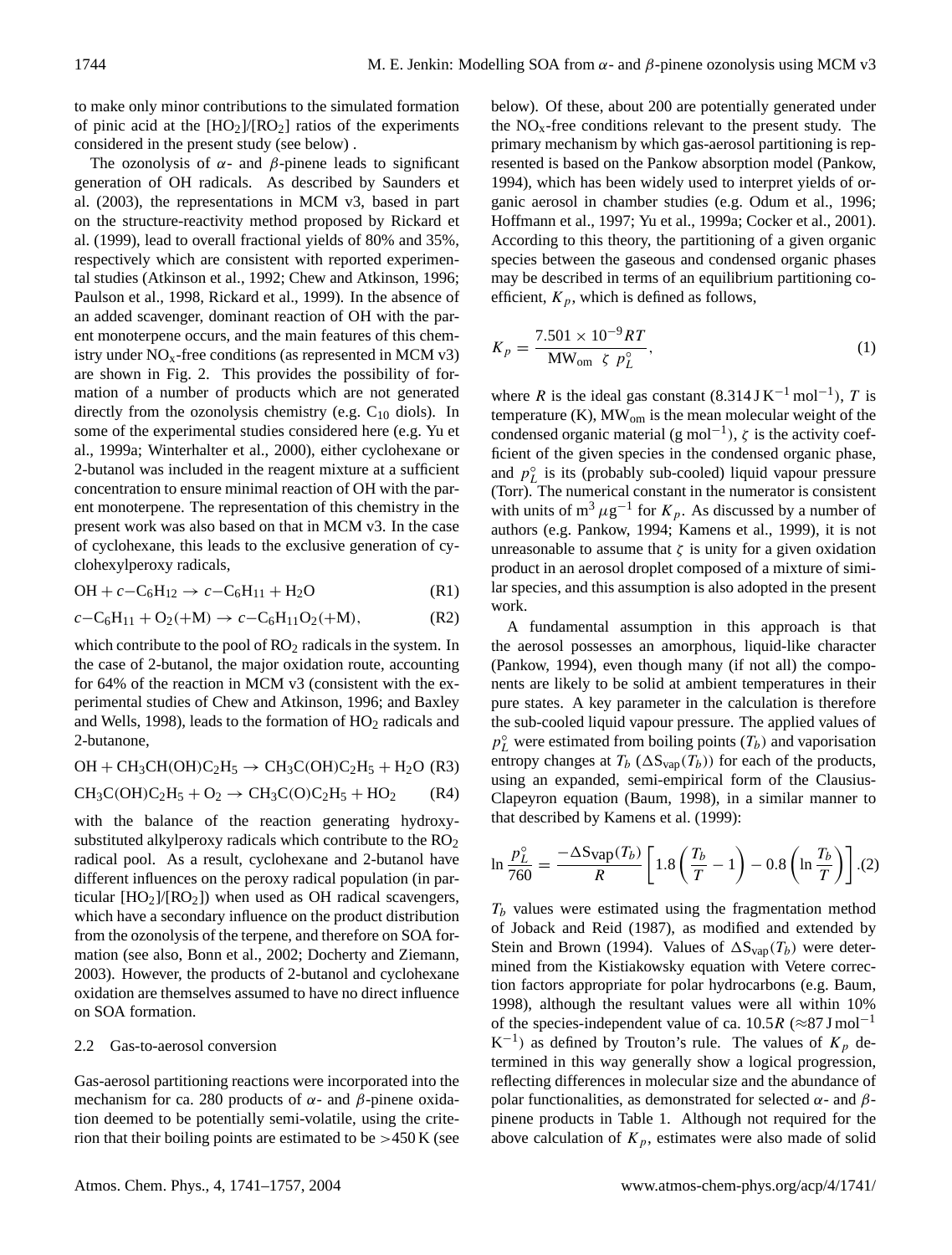$HO<sub>2</sub>$ 

OH OOH

OH





OH O

OH O

**Fig. 2.** Schematic representation of the major features of the OH-initiated degradation of  $\alpha$ - and  $\beta$ -pinene in the absence of NO<sub>x</sub>, as applied in the present work. Boxed species are first generation products.

vapour pressure,  $p_S^{\circ}$ , using the well-established approximation (Prausnitz, 1969),

$$
\ln p_S^\circ = \ln p_L^\circ - \left(\frac{\Delta S_{\text{fus}}(T_m)}{R} \left(\frac{T_m}{T} - 1\right)\right) \tag{3}
$$

where  $T_m$  is the melting point of the given organic species, and  $\Delta S_{\text{fus}}(T_m)$  is fusion entropy change at  $T_m$ . Values of  $T_m$  were also estimated using the Joback-Reid fragmentation method (Joback and Reid, 1987), and a representative average value of  $\Delta S_{fus}(T_m)$ =56.5 J mol<sup>-1</sup> K<sup>-1</sup>, was applied for all species (Yalkowsky, 1979; Mackay et al., 1982). Although it is recognised that this procedure only yields approximate results (particularly at temperatures well below

the melting point), the resultant 298 K values of  $p_S^{\circ}$  for pinonaldehyde and pinic acid (Table 1) are within a factor of ca. 5–10 of the respective reported measurements of  $7.5 \times 10^{-3}$  Torr (Hallquist et al., 1997) and  $3.2 \times 10^{-7}$  Torr (Bilde and Pandis, 2001), providing some support for the overall methodology adopted here.

The magnitude of  $K_p$  determines the extent of gas-aerosol partitioning of a given species, in accordance with the following equation (Odum et al., 1996),

$$
\frac{C_a}{C_g} = K_p C_{\text{om}},\tag{4}
$$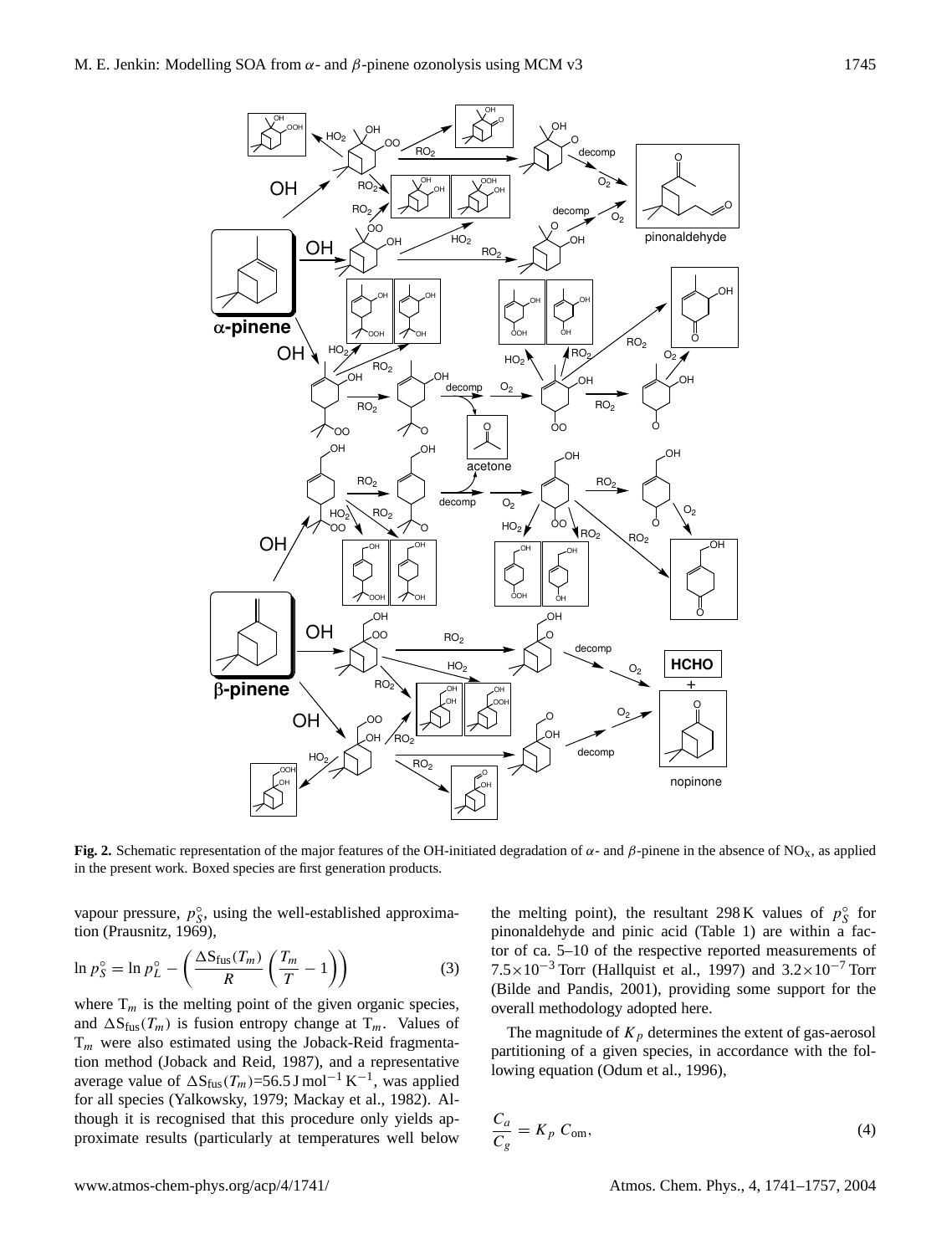|                        | MW<br>$g$ mol <sup>-1</sup> | $T_m$<br>K | $T_b$<br>K | $\Delta S_{vap}$ $(T_b)$<br>$\rm J$ mol <sup>-1</sup> K <sup>-1</sup> | $p_L^{\circ}$<br>Torr | $p_S^{\circ}$<br>Torr | $K_p$ <sup>a</sup><br>$m^3\mu g^{-1}$ |
|------------------------|-----------------------------|------------|------------|-----------------------------------------------------------------------|-----------------------|-----------------------|---------------------------------------|
| nopinone               | 136                         | 311        | 468        | 89.4                                                                  | $6.0 \times 10^{-1}$  | $4.5 \times 10^{-1}$  | $2.4 \times 10^{-7}$                  |
| pinonaldehyde          | 168                         | 324        | 510        | 89.3                                                                  | $8.2 \times 10^{-2}$  | $4.6 \times 10^{-2}$  | $1.8 \times 10^{-6}$                  |
| pinalic-3-acid         | 170                         | 423        | 563        | 89.7                                                                  | $5.9 \times 10^{-3}$  | $3.4 \times 10^{-4}$  | $2.4 \times 10^{-5}$                  |
| pinonic acid           | 184                         | 442        | 569        | 89.8                                                                  | $4.3 \times 10^{-3}$  | $1.6 \times 10^{-4}$  | $3.4 \times 10^{-5}$                  |
| pinic acid             | 186                         | 542        | 612        | 90.2                                                                  | $4.7 \times 10^{-4}$  | $1.8 \times 10^{-6}$  | $3.1 \times 10^{-4}$                  |
| 10-hydroxypinonic acid | 200                         | 503        | 619        | 90.0                                                                  | $3.3 \times 10^{-4}$  | $3.1 \times 10^{-6}$  | $4.3 \times 10^{-4}$                  |

**Table 1.** Species-dependent properties calculated for selected oxidation products of  $\alpha$ - and  $\beta$ -pinene by the methods described in Sect. 2.2.  $p_L^{\circ}$ ,  $p_S^{\circ}$  and  $K_p$  values are quoted for 298 K.

<sup>a</sup> Presented  $K_p$  values calculated using the reference MW<sub>om</sub>=130 g mol<sup>-1</sup>; MW<sub>om</sub> was varied during simulations on the basis of the calculated organic aerosol composition (see text).

where  $C_g$  and  $C_a$  are its concentrations in the gaseous and aerosol phases, respectively, and  $C_{\text{om}}$  is the total concentration of condensed organic material (in  $\mu$ g m<sup>-3</sup>). In the present work, the partitioning process was represented dynamically as a balance between absorption and desorption, using a methodology similar to that described by Kamens et al. (1999). Rate coefficients for absorption  $(k_{in})$  and desorption  $(k_{\text{out}})$  were assigned to the partitioning reactions for each of the identified semivolatile species, such that  $k_{in}/k_{out}=K_p$ . The rate of absorption of a given species was therefore given by the expression  $k_{\text{in}}C_{\text{om}}$ , with the desorption rate being  $k_{\text{out}}$ . A species and temperature-independent value of  $6.2 \times 10^{-3}$  m<sup>3</sup>g  $\mu$ g<sup>-1</sup> s<sup>-1</sup> was assigned to  $k_{\rm in}$ , which is based on the estimated collision rate of gaseous molecules with a monodisperse aerosol of ca. 50 nm diameter. At a reference temperature of 298 K, species-dependent values of  $k_{\text{out}}$  were therefore defined by  $k_{\text{in}}$  and the species-dependent values of  $K_p$ . Although it is possible to calculate  $K_p$  as a function of temperature from Eqs. (1) and (2), the temperature dependence of  $k_{\text{out}}$  was represented in terms of classical evaporation by the following equation:

$$
k_{\text{out}} = \beta_{\text{out}} \exp(-E_a/RT). \tag{5}
$$

The pre-exponential factor,  $\beta_{\text{out}}$ , was assumed to be equivalent for all species, such that the variation of  $k_{\text{out}}$  from one species to another was described in terms of speciesdependent desorption activation energies,  $E_a$ . To allow for the variation of  $K_p$  with MW<sub>om</sub> (Eq. 1),  $\beta_{\text{out}}$  was coded as follows,

$$
\beta_{\text{out}} = \beta_{\text{out}}^{\circ} \frac{\text{MWom}}{\text{MWom}},\tag{6}
$$

where MW<sub>om</sub> is a reference molecular weight (taken to be 130) for which the species-dependent values of  $K_p$  were defined, and  $\beta_{\text{out}}^{\circ}$  is the corresponding reference value of  $\beta_{\text{out}}$ . In this way, the partitioning parameters responded to changes in the calculated value of MW<sub>om</sub> during the course of a simulation. With the values of  $K_p$  and  $k_{\text{in}}$  constrained as de-

scribed above, the value of  $\beta_{\text{out}}^{\circ}$  and the species dependentvalues of  $E_a$  were optimized on the basis of the observed evolution of SOA mass in a number of reported experiments at different temperatures. This is discussed further in Sect. 4.2.

The above representation of gas-aerosol partitioning was found to provide a reasonable framework for the description of SOA formation under conditions where at least several tens of  $\mu$ g m<sup>-3</sup> were present. However, based on the species generated in the chemical mechanism, and the optimized partitioning parameters, the initial stages of SOA accumulation were not well represented. As described further below (Sect. 4.2), this could be significantly improved by considering the participation of involatile dimers of bi- and multifunctional acids in the gas-to-particle conversion process. A rigorous representation would require inclusion of gas phase and aerosol phase equilibrium "permutation" reactions for each monomer-dimer combination, and gas-to-aerosol transfer reactions for each of the resultant dimers. In the present study, however, this was achieved using a simplified mechanism in which the transfer of a given acid to the aerosol phase notionally occurs by a "chaperone" mechanism involving the available "pool" of multifunctional acid species. This was represented by inclusion of a pseudo-unimolecular reaction,

$$
acid_{(gas)} \to acid_{(aerosol)}
$$
 (R5)

for each of the 22  $C_8$ -C<sub>10</sub> bi- and multifunctional acids generated in the mechanism. Each reaction was assigned a rate coefficient  $k_5 = k'_5 \cdot \sum [\text{acid}_{(gas)}]$ , where  $\sum [\text{acid}_{(gas)}]$  is the gas phase concentration sum of all the  $C_8-C_{10}$  bi- and multifunctional acids, and  $k'_5$  is an effective bimolecular reaction rate coefficient. Although representative of a complex series of reactions, the rate coefficient,  $k'_5$ , for the simplified reaction was represented in conventional Arrhenius form for convenience, and optimized using experimental data (see below). It is recognised that this simplified approach may not fully recreate all the subtleties of an explicit representation. However, it does introduce a gas-to-aerosol transfer process which displays an overall second order rate dependence on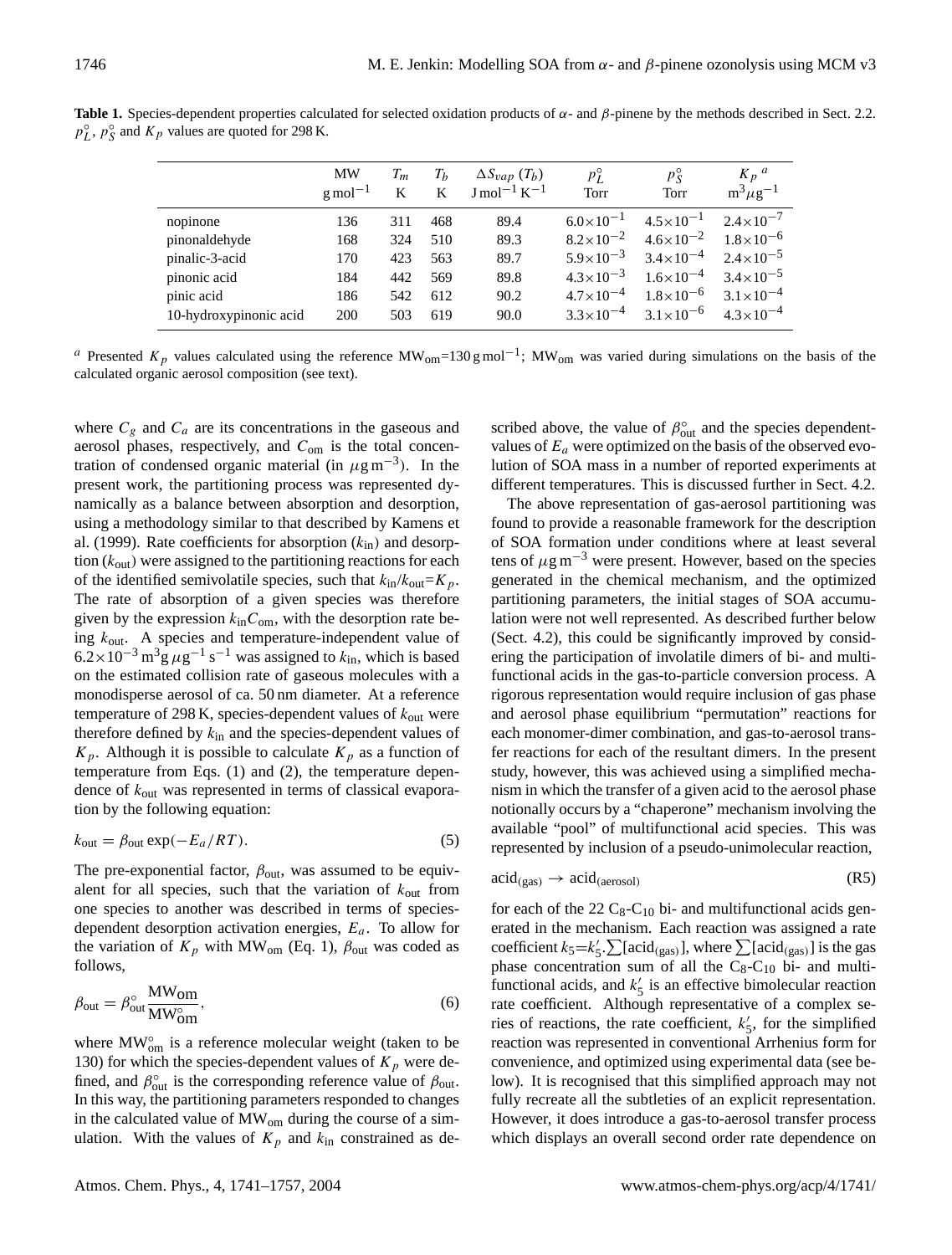| Reference                    | Experiment <sup>a</sup> | [terpene] $0$ | $[ozone]_0$ | OH scavenger | T           | Seed aerosol   | Relative humidity | SOA mass <sup>b</sup> |
|------------------------------|-------------------------|---------------|-------------|--------------|-------------|----------------|-------------------|-----------------------|
| $\alpha$ -pinene experiments |                         | ppb           | ppb         |              | K           |                | $\%$              | $\mu$ g m $^{-3}$     |
| OSOA <sup>c</sup>            | $04-10-00A$             | 100           | 135         | none         | 292-298     | N <sub>0</sub> | 0 <sup>d</sup>    | 64.4                  |
| OSOA <sup>c</sup>            | $05-10-00A$             | 98            | 120         | none         | 294-299     | No             | 45                | 50.5                  |
| Yu et al. (1999a)            | 6/9/98a                 | 59.2          | 237         | 2-butanol    | 308         | Yes            | 5                 | 54.2                  |
| Yu et al. (1999a)            | 6/9/98b                 | 67.2          | 269         | 2-butanol    | 308         | Yes            | 5                 | 65.1                  |
| Yu et al. (1999a)            | 6/17/98a                | 107.1         | 74          | 2-butanol    | 306         | Yes            | 5                 | 38.8                  |
| Kamens et al. (1999)         | Run A                   | 820           | 600         | none         | 296-294     | N <sub>0</sub> | $55 - 66$         | 2190                  |
| Kamens et al. (1999)         | Run B                   | 350           | 250         | none         | 296-295     | N <sub>0</sub> | $90 - 100$        | 504                   |
| Kamens et al. (1999)         | Run C                   | 600           | 650         | none         | 288-279     | N <sub>0</sub> | $62 - 92$         | 1860                  |
| Kamens and Jaoui (2001)      | 12/9/96                 | 880           | 470         | none         | $271 - 268$ | N <sub>0</sub> | $32 - 25$         | 2650                  |
| Kamens and Jaoui (2001)      | 8/12/99                 | 115           | 57          | none         | $303 - 299$ | No             | e                 | 65                    |
| $\beta$ -pinene experiments  |                         |               |             |              |             |                |                   |                       |
| Yu et al. (1999a)            | 6/11/98b                | 87.9          | 352         | 2-butanol    | 307         | Yes            | 5                 | 18.9                  |
| Yu et al. (1999a)            | 6/17/98b                | 104.6         | 56          | 2-butanol    | 306         | Yes            | 5                 | 11.2                  |
| Jaoui and Kamens (2003)      | April 10, 2000          | 1000          | 1000        | none         | $285 - 290$ | N <sub>0</sub> | $40 - 50$         | 750                   |

**Table 2.** Sources of data and conditions of experiments used to optimize and test the  $\alpha$ - and  $\beta$ -pinene mechanism.

 $a<sup>a</sup>$  Experiment identified on the basis of assignment in original reference;

 $<sup>b</sup>$  Based on maximum or quoted final concentration.</sup>

 $c$  OSOA experiments as described by Winterhalter et al. (2003). Raw data supplied by OSOA consortium;

 $d$  Nominally dry experiment. H<sub>2</sub>O concentrations in the range 0.06–0.07 mBar. Simulations used actual data;

 $e^e$  3.5 mBar H<sub>2</sub>O estimated by authors.

the concentration of multifunctional acid species, and which is therefore at least notionally representative of the possible effects of dimer formation.

#### **3 Experimental datasets**

The optimization and testing of the  $\alpha$ - and  $\beta$ -pinene SOA formation mechanisms was carried out using a number of datasets, as summarized in Table 2. The primary optimization was based on the results of  $\alpha$ -pinene ozonolysis experiments carried out as part of the EU project Origin and Formation of Secondary Organic Aerosols, OSOA, as summarized by Winterhalter et al. (2003), and on the  $\alpha$ -pinene studies of Yu et al. (1999a). The results of the remaining studies in Table 2 for  $\alpha$ -pinene (Kamens et al., 1999; Kamens and Jaoui, 2001) and β-pinene (Yu et al., 1999a; Jaoui and Kamens, 2003) were used to examine the performance of the mechanism for a wider range of reagent concentrations and experimental conditions.

## **4 Results and discussion**

4.1 Simulations of product yields

The general performance of the  $\alpha$ - and  $\beta$ -pinene ozonolysis mechanisms was tested by calculating the molar yields of a series of major products in the absence of an OH radical scavenger, and in the presence of either 2-butanol or cyclohexane to scavenge OH. As with all simulations in the present study, this was carried out using the FACSIMILE for Windows kinetics integration package, v3 (MCPA Software). The results for a series of products, for which experimental yield data are available, are presented in Table 3. For products which are partitioned between the gaseous and condensed phases, the presented values represent the total yield. The simulated molar yields are generally consistent with reported ranges for products of both  $\alpha$ - and β-pinene (e.g. Hakola et al., 1994; Alvarado et al., 1998; Christoffersen et al., 1998; Glasius et al., 1999; Yu et al., 1999a; Orlando et al., 2000), indicating that the mechanism captures the salient features. In particular, the yields of the bi- and multifunctional carboxylic acids, which are known major contributors to SOA, are broadly representative of those concluded from experimental observations (Atkinson and Arey, 2003, and references therein). As discussed above (Sect. 2.1), the absence of an OH scavenger allows the formation of species such as  $C_{10}$  diols from the OH-initiated oxidation of the terpenes, which are not generated directly from the ozonolysis chemistry. It also results in modest changes in the overall distribution of species, depending on the extent to which they are formed from ozone and OH initiated oxidation.

There are also notable differences between the product distributions calculated with each of the two scavengers present. A number of products show a lower yield with 2-butanol as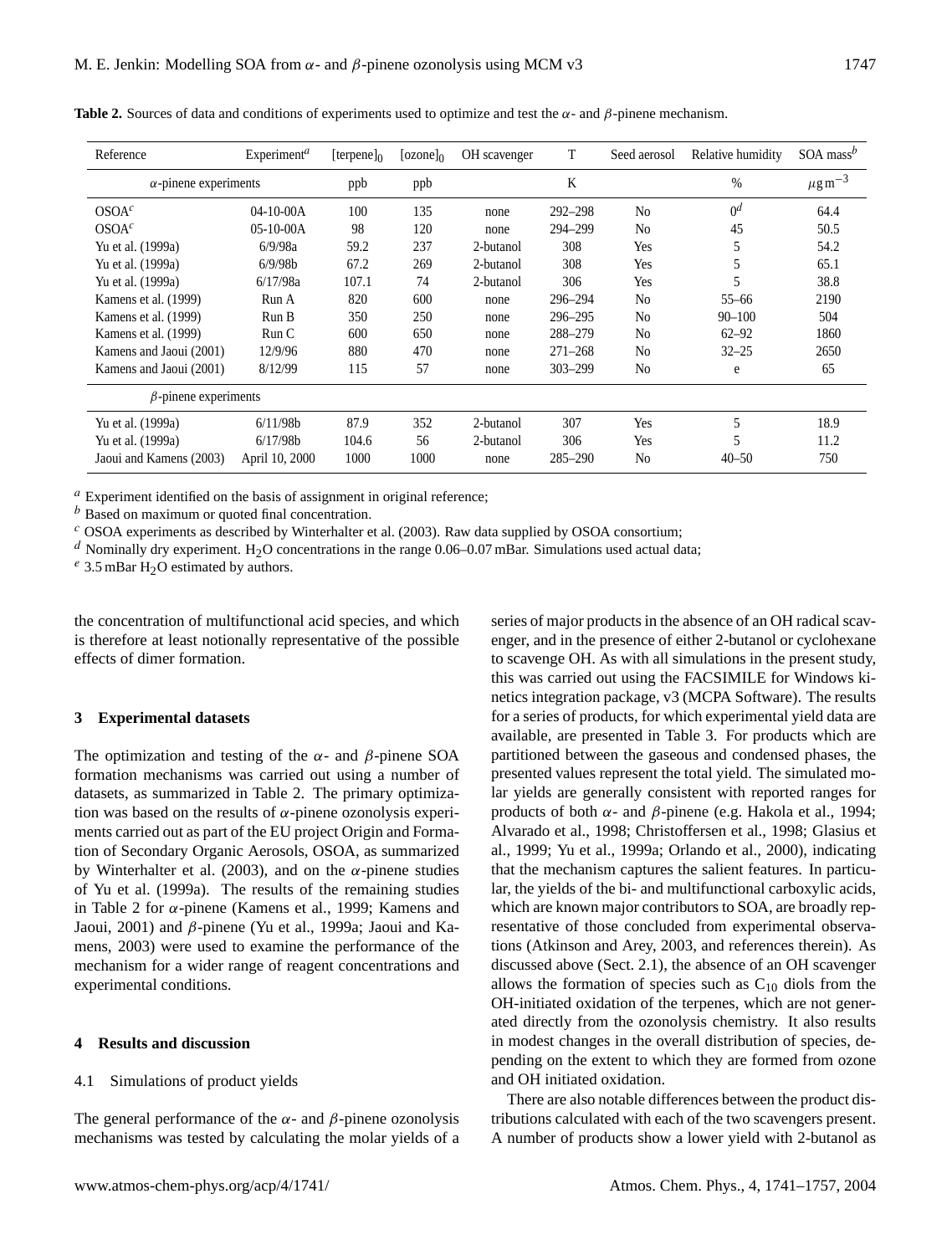|                                       | with OH scavenger     |                       | without OH scavenger  |
|---------------------------------------|-----------------------|-----------------------|-----------------------|
| $\alpha$ -pinene                      | cyclohexane           | 2-butanol             |                       |
| pinonaldehyde                         | 0.175                 | 0.175                 | 0.289                 |
| pinonic acid                          | 0.025                 | 0.025                 | 0.016                 |
| pinalic-3-acid                        | 0.058                 | 0.054                 | 0.032                 |
| pinic acid                            | 0.032                 | 0.031                 | 0.019                 |
| 10-hydroxypinonic acid                | 0.014                 | 0.014                 | 0.008                 |
| hydroxypinonaldehydes <sup>b</sup>    | 0.092                 | 0.054                 | 0.055                 |
| $C_{10}$ diols <sup>c</sup>           |                       |                       | 0.117                 |
| acetone                               | 0.046                 | 0.005                 | 0.067                 |
| formaldehyde                          | 0.198                 | 0.180                 | 0.120                 |
| [HO <sub>2</sub> ]/[RO <sub>2</sub> ] | $8.3 \times 10^{-4d}$ | $5.5 \times 10^{-3d}$ | $5.0 \times 10^{-4d}$ |
| $\beta$ -pinene                       |                       |                       |                       |
| nopinone                              | 0.502                 | 0.502                 | 0.486                 |
| pinalic-3-acid                        | 0.077                 | 0.055                 | 0.058                 |
| pinic acid                            | 0.044                 | 0.037                 | 0.033                 |
| $C_{10}$ diols <sup>c</sup>           |                       |                       | 0.049                 |
| acetone                               | 0.001                 | 0.000                 | 0.005                 |
| formaldehyde                          | 0.748                 | 0.747                 | 0.670                 |
| [HO <sub>2</sub> ]/[RO <sub>2</sub> ] | $4.8 \times 10^{-3d}$ | $4.3 \times 10^{-2d}$ | $2.0 \times 10^{-3d}$ |

Table 3. Simulated molar yields of selected products from the ozonolysis of  $\alpha$ - and  $\beta$ -pinene using the MCM v3 mechanism<sup>a</sup>.

 $a$  Yields based on simulations of mixture containing a large excess of terpene, at 298 K and 760 Torr and with sufficient H<sub>2</sub>O to scavenge stabilized Criegee biradicals;

 $<sup>b</sup>$  Sum of 3 isomers;</sup>

<sup>c</sup> Sum of 2 isomers. Formed from OH attack on  $\alpha$ - and  $\beta$ -pinene (see Fig. 2);

 $d$  Concentration ratio.

the OH scavenger, compared with that calculated with cyclohexane as the scavenger. This relates to the differences in the relative concentrations of  $RO<sub>2</sub>$  and  $HO<sub>2</sub>$  in the two systems. As indicated above (Sect. 2.1) and in Table 3, the use of 2 butanol as the scavenger leads to higher  $[HO<sub>2</sub>]/[RO<sub>2</sub>]$  ratios, which allow the reactions of peroxy radicals with  $HO<sub>2</sub>$  to compete more effectively with the peroxy radical permutation reactions involving the  $RO<sub>2</sub>$  pool. Although this has an effect on the system as a whole, it is particularly important when the formation of a compound involves reactions of tertiary peroxy radicals, because these are well known to display a generally low reactivity with respect to self- reactions and cross reactions with other RO<sub>2</sub> radicals (e.g. Lesclaux, 1997), and this is reflected in the assigned permutation reaction rate coefficients in MCM v3 (Jenkin et al., 1997). One such example is the formation mechanism for acetone, which invariably involves tertiary peroxy radicals of generic formula  $R(CH_3)_2CO_2$ , as follows (Reactions R6 and R7):

$$
R(CH3)2CO2 + RO2 \rightarrow R(CH3)2CO + RO + O2 (R6)
$$

 $R(CH<sub>3</sub>)<sub>2</sub>CO(+M) \rightarrow R + CH<sub>3</sub>C(O)CH<sub>3</sub>(+M)$  (R7)

$$
R(CH_3)_2CO_2 + HO_2 \rightarrow R(CH_3)_2COOH + O_2. \tag{R8}
$$

Atmos. Chem. Phys., 4, 1741–1757, 2004 www.atmos-chem-phys.org/acp/4/1741/

As a result, the reaction with  $HO<sub>2</sub>$  becomes competitive for tertiary  $RO<sub>2</sub>$  radicals, such as  $R(CH<sub>3</sub>)<sub>2</sub>CO<sub>2</sub>$  (Reaction R8), at lower  $[HO_2]/[RO_2]$  than it does for other  $RO_2$ classes, and inhibition of acetone formation is therefore more pronounced than that observed for other products, the formation routes of which do not involve tertiary peroxy radicals (Table 3).

The  $[HO_2]/[RO_2]$  ratios simulated for the β-pinene ozonolysis system are generally higher than those for  $\alpha$ pinene. This is because the initiation reaction partially forms the Criegee biradical  $[CH_2OO]^{\ddagger}$ , the decomposition of which leads to both OH and  $HO_2$  (e.g. Calvert et al., 2000):

$$
[CH_2OO]^{\ddagger} \to OH + HCO \tag{R9}
$$

$$
HCO + O_2 \rightarrow HO_2 + CO.
$$
 (R10)

As a result of this direct (albeit small) source of  $HO<sub>2</sub>$ , [HO2]/[RO2] ratios are sufficiently elevated that reaction with  $HO<sub>2</sub>$  is competitive for an even wider range of peroxy radicals classes. The further elevation of the ratio through use of 2-butanol as an OH scavenger is therefore simulated to have a notable influence on the yields of a wider array of products from  $\beta$ -pinene ozonolysis, including species such as pinic acid and pinalic-3-acid, (see Table 3).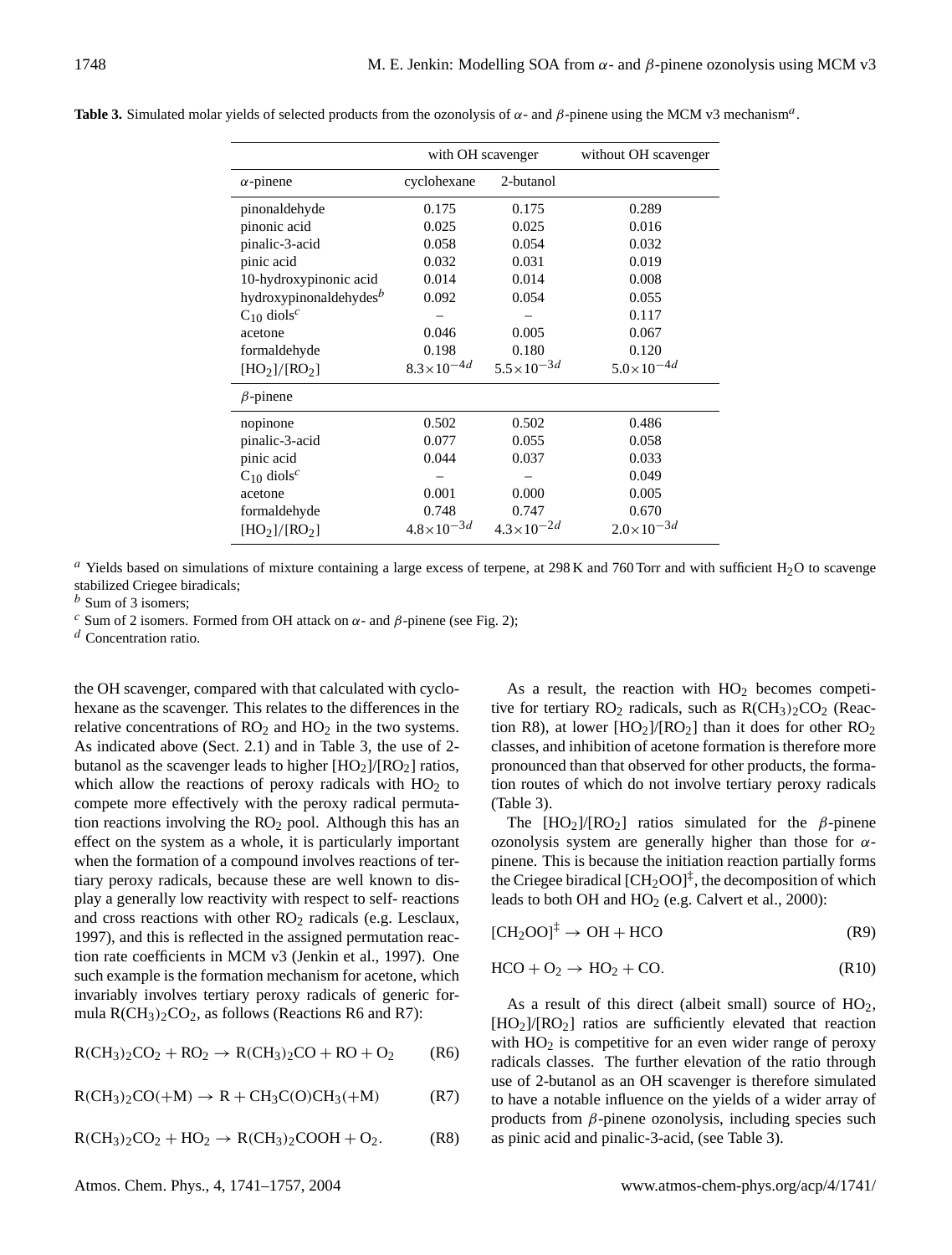

Fig. 3. Time dependence of ozone (circles),  $\alpha$ -pinene (triangles) and aerosol mass (squares) in OSOA experiment 04-10-00A. Lines are results of simulations using present mechanism. Dotted line represents simulated SOA accumulation using absorptive partitioning of multiple products only (scaled as described in the text). Solid line includes additional gas-to-aerosol transfer by acid chaperone mechanism.

## 4.2 Simulations of SOA formation

The mechanism was initially used to simulate the conditions of the EU OSOA and Yu et al. (1999a)  $\alpha$ -pinene ozonolysis experiments (see Table 2), with gas-to-aerosol conversion represented by the absorptive partitioning code described above in Sect. 2.2. Because this approach requires transfer of organic material into a pre-existing condensed organic phase, the simulations were initialized with a very small concentration  $(1 \text{ ng m}^{-3})$  of organic aerosol. However, using the partitioning coefficients estimated by the procedure given in Sect. 2.2 (as shown for selected species in Table 1), negligible concentrations of organic aerosol were generated. A species-independent scaling factor was therefore applied to  $K_p$  for all the partitioning species, which was manifested as a reduction in the desorption rate coefficient,  $k_{\text{out}}$ . Using a factor of ca. 120, it was possible to obtain a reasonable simulation of the final experimental concentrations, as shown in Figs. 3 and 4.

The magnitude of this adjustment indicates that either the key parameters involved in the estimation of  $K_p$  values (e.g.  $p_L^{\circ}$ ) are subject to significant systematic error, or that the aerosol formation process is not well represented simply by the absorptive partitioning of the species generated in the mechanism. Previous studies (e.g. Cocker et al., 2001; Kamens and Jaoui, 2001) have reported similar discrepancies between theoretical partitioning coefficients (based on estimated vapour pressures), and apparent partitioning coefficients (based on observed aerosol formation), and it is probable that this is due, at least in part, to the occurrence of association reactions of organics in the aerosol phase (e.g. Tobias and Ziemann, 2000; Kamens and Jaoui, 2001). For example, Tobias and Ziemann (2000) reported the formation of stable peroxyhemiacetals from the reactions of carbonyls



**Fig. 4.** Yield of organic aerosol as a function of organic aerosol mass during  $\alpha$ -pinene ozonolysis for the experimental conditions of Yu et al. (1999a). Points are results from two experiments of Yu et al. (1999a), as presented in Fig. 12a of their paper. Lines are results of simulations using present mechanism. Dotted line represents the optimized results of simulations using absorptive partitioning of multiple products only (scaled as described in the text). Solid line includes additional gas-to-aerosol transfer by acid chaperone mechanism.

and hydroperoxides during the ozonolysis of 1-tetradecene:

$$
ROOH + R'C(=O)R'' \rightarrow ROOC(OH)R'R''
$$
 (R11)

As discussed below (Sect. 4.3), the simulated composition of the organic aerosol includes important contributions from multifunctional products containing carbonyl and hydroperoxy groups, and association reactions of this and similar types to form higher molecular weight, lower volatility species would have the apparent effect of stabilising the precursor species in the condensed phase.

However, the results in Figs. 3 and 4 demonstrate that, even with such effects notionally accounted for by a scaling factor, the early stages of aerosol accumulation cannot be represented by the absorptive partitioning of the products generated in the mechanism. A similar effect was reported by Kamens and Jaoui (2001), in simulation of their lower concentration experiment "8/12/99" (see Table 2), using a kinetics code based on product absorptive partitioning. This shortcoming may be explained if species of much lower volatility are generated by the gas phase processes, which therefore have a much greater propensity to transfer to the condensed phase than those represented in the mechanism. A number of gas phase association reactions, forming high molecular weight products, have been suggested in the literature and therefore require consideration. In particular, the reactions of stabilized Criegee biradicals with carbonyls to form secondary ozonides or with acids to form  $\alpha$ -acyloxyalkyl hydroperoxides have been reported (e.g. Neeb et al., 1998; Tobias and Ziemann, 2001; Bonn et al., 2002), and these species certainly play an important role initiating SOA formation in some systems:

 $RCHOO + R'C(=O)H \rightarrow RCHO_3CHR'$ (R12)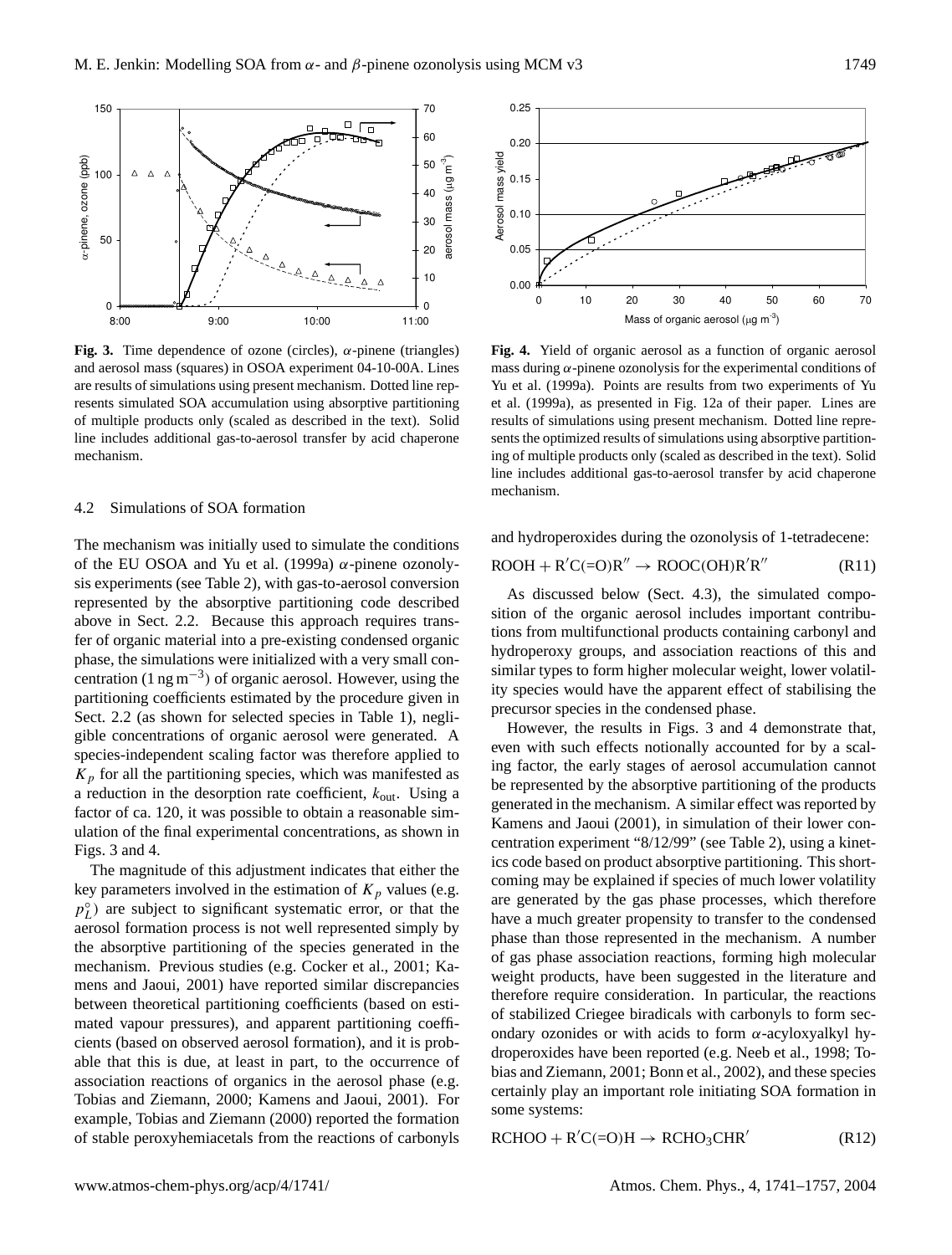

**Fig. 5.** Comparison of maximum or quoted final SOA mass formed in a number of reported studies of  $\alpha$ - and  $\beta$ -pinene ozonolysis with that calculated using the present mechanism. Squares: OSOA  $α$ pinene; Black circles: Yu et al. (1999a) α-pinene; Triangles: Kamens et al. (1999) and Kamens and Jaoui (2001)  $\alpha$ -pinene; Open circles: Yu et al. (1999a) β-pinene; Diamond: Jaoui and Kamens (2003) β-pinene.

 $RCHOO + R'C(=O)OH \rightarrow RCH(OOH)OC(=O)R'.$  (R13)

However, the formation of these species occurs in competition with the reaction of the Criegee biradicals with  $H_2O$ (Bonn et al., 2002), which is likely to dominate under the majority of conditions employed in chamber experiments. Specifically, the results of the OSOA experiments 04-10-00A and 05-10-00A (Table 2) under nominally "dry" conditions (ca. 60 ppm  $H_2O$ ) and at 45% relative humidity, respectively, demonstrated no significant difference in the rate of accumulation of aerosol mass, suggesting that reaction with  $H_2O$ probably dominates in both experiments. Reactions of type (R12) and (R13) are therefore unlikely to account for the observed initial accumulation of aerosol in the present system.

A further possibility involves the participation of bi- and multifunctional acid dimers in the aerosol formation process. Support for this has been provided by Hoffmann et al. (1998) and Kückelmann et al.  $(2000)$ , who observed the prompt formation of homomolecular and heteromolecular dimers of pinic acid, pinonic acid and other multifunctional acids from  $\alpha$ -pinene ozonolysis. The potential role of such species was therefore considered using the simplified "acid chaperone" representation described above in Sect. 2.2. The results of simulations using this mechanism, in addition to the absorptive partitioning mechanism, are also shown in Figs. 3 and 4. Because the acid chaperone mechanism does not require a pre-existing condensed organic phase, these simulations were initialized with a zero concentration of organic aerosol. The operation of both mechanisms was found to allow an improved representation of the time dependence of organic aerosol formation, and the associated kinetics parameters (see Sect. 2.2) were optimized by least squares fitting to the results of the OSOA and Yu et al. (1999a) experiments. Although the chaperone mechanism does not include an explicit representation of dimers in the condensed phase, their presence is also notionally accounted for by the empirical scaling factor applied to  $k_{\text{out}}$ , as described above.

A summary of the generic optimized parameters and species-specific parameters for selected products is given in Table 4. A comparison of the apparent partitioning coefficients, based on simulated gas and aerosol phase concentrations at the ends of the experiments, and reported partitioning coefficients, based on corresponding observations (Yu et al., 1999a; Kamens and Jaoui, 2001), indicates that the values generated by the optimized code are entirely reasonable. Logically, the temperature dependence parameters are consistent with a greater propensity for aerosol formation at lower temperatures. However, the best fit to the data sets was obtained with the absorptive partitioning mechanism possessing a comparatively weak temperature dependence, but with the "acid chaperone" mechanism being strongly temperature dependent (see Table 4, note "d"). The optimized desorption activation energies,  $E_a$  (which describe the temperature dependence of the absorptive partitioning mechanism) are therefore substantially lower than those reported elsewhere (e.g. Kamens et al., 1999). However, the overall temperature dependence for the multifunctional acids is also influenced by the acid chaperone mechanism, such that their apparent partitioning coefficients at the ends of the experiments increase by an order of magnitude with a ten degree decrease in temperature, as shown in Table 4.

The performance of the optimized mechanism was examined for a wider range of reagent concentrations and conditions using the results of the complete series of experiments summarized in Table 2, which encompass the approximate temperature range 270–308 K, and the formation of SOA concentrations up to 2650  $\mu$ g m<sup>-3</sup>. In addition, this series includes experiments with and without OH scavengers, with and without inorganic seed aerosol, and covering a wide range of relative humidity. Despite these variations, the present code was found to provide an acceptable description of all the experiments. In each case, the simulated time dependence of the initial production of SOA was found to be well represented. As shown in Fig. 5, the quantity of SOA formed also compared well for a wide range of conditions, although the code tends to overestimate aerosol production by about 30% at the high end of the range.

The optimized mechanism was also used to simulate SOA formation from  $\beta$ -pinene ozonolysis, for a range of conditions. For example, Fig. 6 shows the simulated mass concentrations of SOA generated from β-pinene ozonolysis, compared with those generated from  $\alpha$ -pinene ozonolysis, in the presence of 2-butanol as an OH radical scavenger at 298 K. The simulations predict that  $\beta$ -pinene generates smaller quantities of SOA than  $\alpha$ -pinene when precursor concentrations greater than about 40 ppb are removed through reaction with ozone, which is broadly consistent with reported observations (e.g. Yu et al., 1999a; Jaoui and Kamens, 2003). Accordingly, simulations of the actual conditions in these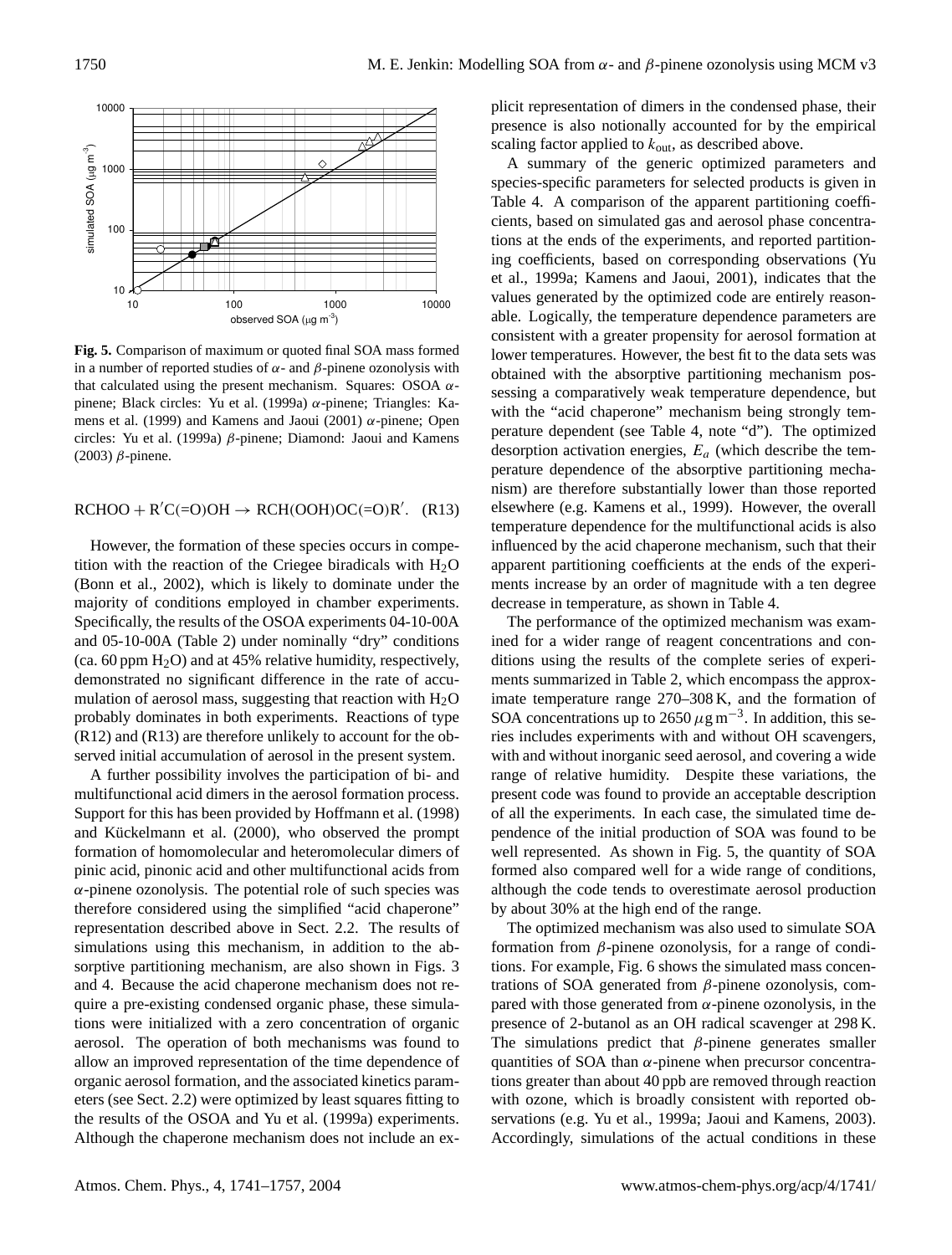|                       | $E_a$ /kJ mol <sup>-1a</sup> | $K_p$ (apparent) <sup>b</sup> /m <sup>3</sup> $\mu$ g <sup>-1</sup> |                              | $K_p$ (observed) <sup>b</sup> /m <sup>3</sup> $\mu$ g <sup>-1</sup> |                         |  |
|-----------------------|------------------------------|---------------------------------------------------------------------|------------------------------|---------------------------------------------------------------------|-------------------------|--|
|                       |                              | Present results                                                     |                              | Yu et al. (1999a)                                                   | Kamens and Jaoui (2001) |  |
|                       |                              | 298 $K^{c,d}$                                                       | 308 K $^{d,e}$               | $306 - 308$ K                                                       | 307 K                   |  |
| pinonaldehyde         | 7.2                          | $1.8 \times 10^{-4}$                                                | $1.6 \times 10^{-4}$         | $1.2 \times 10^{-3}$                                                | $5.6 \times 10^{-5}$    |  |
| $C_{10}$ diols        | $9.9 - 11.3$                 | $(2.8-5.1)\times10^{-4}$                                            |                              |                                                                     |                         |  |
| hydroxypinonaldehydes | $12.3 - 14.8$                | $(1.3-3.9)\times10^{-3}$                                            | $(1.2 - 3.2) \times 10^{-3}$ | $1.9 \times 10^{-2}$                                                |                         |  |
| pinalic-3-acid        | 13.8                         | $2.6 \times 10^{-2}$                                                | $2.2 \times 10^{-3}$         | $1.3 \times 10^{-2}$                                                | $2.4 \times 10^{-3}$    |  |
| pinonic acid          | 14.5                         | $3.4 \times 10^{-2}$                                                | $2.8 \times 10^{-3}$         | $3.0\times10^{-2}$                                                  | $1.3 \times 10^{-3}$    |  |

**Table 4.** Summary of optimized partitioning parameters and comparison with the literature for selected products of α-pinene ozonolysis.

<sup>a</sup> Species-independent bout optimized simultaneously. Average optimized  $\beta_{out}$ =1.2×10<sup>3</sup> s<sup>-1</sup>, with actual value varying slightly with MW<sub>om</sub> (see Sect. 2.2);

 $^b$  calculated from simulated or observed values of C<sub>a</sub>, C<sub>g</sub> and C<sub>om</sub>, according to Eq. (iv);

 $c$  based on simulated final concentrations under conditions of OSOA experiment 04-10-00A with absorptive partitioning and acid chaperone mechanisms operating;

d acid chaperone mechanism described by optimized value of  $k'_{5}$ =1.5×10<sup>-32</sup>exp(14770/T) cm<sup>3</sup> molecule<sup>-1</sup> s<sup>-1</sup> (see Sect. 2.2)

pinic acid 20.0  $3.1 \times 10^{-1}$   $2.4 \times 10^{-2}$   $2.8 \times 10^{-2}$   $-$ 

10-hydroxypinonic acid 20.8  $4.4 \times 10^{-1}$   $3.4 \times 10^{-2}$   $4.0 \times 10^{-2}$ 

 $e$  based on simulated final concentrations under conditions of Yu et al. (1999a) experiment 6/9/98b with absorptive partitioning and acid chaperone mechanisms operating.

reported studies produce quantities of SOA which are in reasonable agreement with observations, as presented in Fig. 5. When terpene concentrations lower than about 40 ppb are removed by reaction with ozone, the simulations indicate that  $α$ - and  $β$ -pinene generate comparable quantities of SOA (Fig. 6), with  $\beta$ -pinene being the slightly more efficient SOA producer.

#### 4.3 Simulated composition of SOA

Figure 7 shows a comparison of the SOA compositions reported for α-pinene ozonolysis by Winterhalter et al.  $(2003)$ and Yu et al. (1999a), with those simulated for the same conditions. In each case, the simulated and observed components are broadly correlated, with important contributions being made by the multifunctional acids, pinic acid, pinalic-3-acid, pinonic acid and 10-hydroxypinonic acid in both the observations and the simulations. However, where comparison is possible, the simulations tend to overestimate slightly the abundance of the components observed in the OSOA experiments (Winterhalter et al., 2003), but underestimate those observed in the experiments of Yu et al. (1999a). It is therefore difficult to implement changes to the mechanism, within the framework described above, which can fully reconcile these discrepancies.

As indicated above, it is probable that association reactions occur in the condensed phase. In addition to enhancing gas-to-aerosol transfer of semivolatile species, such reactions also modify the SOA composition and therefore need to be considered in a model-observation comparison. Table 5 lists a series of other species which are simulated to



**Fig. 6.** Simulated mass concentration of SOA as a function of concentration of terpene removed by ozonolysis, for both  $\alpha$ - and  $\beta$ pinene. This illustration performed for 298 K with 2-butanol as an OH scavenger, and with sufficient  $H_2O$  to scavenge stabilized Criegee biradicals.

make notable contributions to the SOA mass. These are all  $C_8$ - $C_{10}$  multifunctional compounds containing subset combinations of carbonyl (aldehyde and ketone), hydroperoxy, acid and hydroxyl functional groups. The differences in the simulated distributions under the two sets of experimental conditions mainly result from the absence of an OH scavenger in the OSOA studies, and the use of 2-butanol to scavenge OH in the studies of Yu et al. (1999a). However, under both sets of experimental conditions, important simulated contributions are made by species containing either carbonyl groups or hydroperoxy groups, or both. Under the OSOA experimental conditions, ca. 75% and 30% of the aerosol mass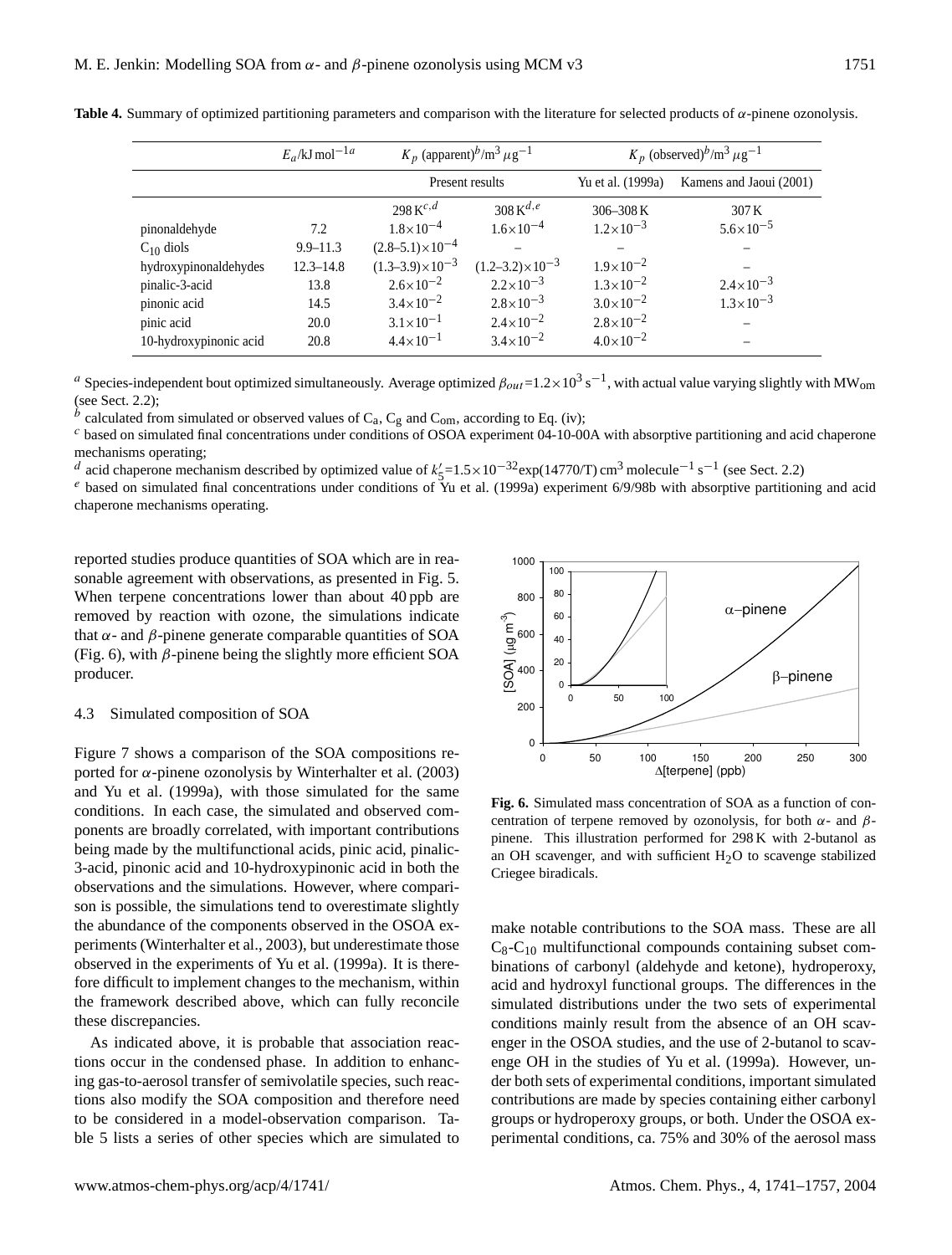Table 5. Identities and simulated contributions of other significant species<sup>a</sup> and species classes to SOA mass for the conditions of the OSOA and Yu et al. (1999a) experiments.

| Species name or product class                                                | MCM name             | <b>MW</b>                |                                      | Contribution to SOA (mass %)<br><b>OSOA</b><br>Yu et al. (1999a)<br>conditions <sup><math>c</math></sup> |  |
|------------------------------------------------------------------------------|----------------------|--------------------------|--------------------------------------|----------------------------------------------------------------------------------------------------------|--|
|                                                                              |                      |                          | conditions <sup><math>b</math></sup> |                                                                                                          |  |
| 3-(1-Hydroperoxy-1-methyl-ethyl)-5,6-dioxo-heptanal                          | C108OOH              | 216                      | 8.8                                  | 17.0                                                                                                     |  |
| 5-Hydroperoxy-4-hydroxymethyl-5-methyl-2-oxo-hexanoic acid                   | <b>C813OOH</b>       | 206                      | 5.5                                  | 5.7                                                                                                      |  |
| 1-(1-Hydroperoxy-3-hydroxymethyl-2,2-dimethyl-cyclobutyl)-2-hydroxy-ethanone | C921OOH              | 204                      | 3.9                                  | 10.9                                                                                                     |  |
| 3-Hydroxymethyl-2,2-dimethyl-cyclobutanecarboxylic acid                      | <b>C811OH</b>        | 158                      | 3.8                                  | 1.1                                                                                                      |  |
| 3-Formyl-2,2-dimethyl-cyclobutanecarboxylic acid                             | <b>C721CHO</b>       | 156                      | 2.6                                  | 0.5                                                                                                      |  |
| 3-(1-Hydroxy-1-methyl-ethyl)-5,6-dioxo-heptanal                              | <b>C108OH</b>        | 200                      | 2.5                                  | 0.3                                                                                                      |  |
| 1-(1-Hydroperoxy-3-hydroxymethyl-2,2-dimethyl-cyclobutyl)-ethanone           | <b>C97OOH</b>        | 188                      | 2.3                                  | 6.8                                                                                                      |  |
| 6-Hydroperoxy-1-hydroxy-5-hydroxymethyl-6-methyl-heptane-2,3-dione           | C922OOH              | 220                      | 2.3                                  | 0.9                                                                                                      |  |
| 6-Hydroperoxy-5-hydroxymethyl-6-methyl-heptane-2,3-dione                     | <b>C98OOH</b>        | 204                      | 2.0                                  | 0.8                                                                                                      |  |
| 5-Hydroxy-4-hydroxymethyl-5-methyl-2-oxo-hexanoic acid                       | <b>C813OH</b>        | 190                      | 1.8                                  | 0.1                                                                                                      |  |
| 1-Hydroperoxy-3-hydroxymethyl-2,2-dimethyl-cyclobutanecarboxylic acid        | <b>C812OOH</b>       | 190                      | 1.5                                  | 6.8                                                                                                      |  |
| 1-Hydroxy-3-hydroxymethyl-2,2-dimethyl-cyclobutanecarboxylic acid            | <b>C812OH</b>        | 174                      | 1.5                                  | 1.6                                                                                                      |  |
| 2,6,6-Trimethyl-bicyclo[3.1.1]heptane-2,3-diol                               | APINBOH <sup>d</sup> | 170                      | 1.3                                  | 0.0 <sup>d</sup>                                                                                         |  |
| (3-Acetyl-3-hydroperoxy-2,2-dimethyl-cyclobutyl)-acetaldehyde                | C107OOH              | 200                      | 0.9                                  | 11.5                                                                                                     |  |
| [2,2-Dimethyl-3-(2-oxo-ethyl)-cyclobutyl]-oxo-acetaldehyde                   | C109CO               | 182                      | 0.4                                  | 0.7                                                                                                      |  |
| [3-(2-Hydroperoxy-acetyl)-2,2-dimethyl-cyclobutyl]-acetaldehyde              | C109OOH              | 200                      | 0.1                                  | 1.8                                                                                                      |  |
| Species containing carboxylic acid groups                                    |                      | $\qquad \qquad$          | 67.0                                 | 43.5                                                                                                     |  |
| Species containing carbonyl groups                                           |                      | $\overline{\phantom{0}}$ | 74.9                                 | 76.4                                                                                                     |  |
| Species containing aldehyde groups                                           |                      | $\qquad \qquad -$        | 35.1                                 | 42.1                                                                                                     |  |
| Species containing ketone groups                                             |                      | $\qquad \qquad -$        | 58.3                                 | 72.0                                                                                                     |  |
| Species containing hydroxy groups                                            |                      |                          | 43.3                                 | 45.9                                                                                                     |  |
| Species containing hydroperoxy groups                                        |                      | $\qquad \qquad -$        | 28.1                                 | 63.3                                                                                                     |  |

 $a$  Species are simulated to be in the top 20 contributors;

 $<sup>b</sup>$  Based on conditions of OSOA experiments 04-10-00 and 05-10-00. Listed species and those identified in Fig. 7 account for ca. 92.5% of</sup> simulated SOA mass:

 $c$  Based on conditions of Yu et al. (1999a) experiments 6/9/98a and 6/9/98b. Listed species and those identified in Fig. 7 account for ca. 97.5% of simulated SOA mass;

 $^d$  APINBOH is a C<sub>10</sub> diol generated only from the OH-initiated chemistry, and therefore not produced when OH scavenger used.

is calculated to be composed of species containing carbonyl groups and hydroperoxy groups, respectively. For the Yu et al. (1999a) conditions, the corresponding contributions are calculated to be ca. 75% and 65%, the much higher hydroperoxide contribution resulting from the elevated  $[HO_2]/[RO_2]$ when 2-butanol is used as an OH scavenger (see Table 3). The carbonyl compounds may contain more than one carbonyl group, and respective contributions of ca. 35% and 40% to the aerosol mass, are calculated to be made by species specifically containing aldehyde groups, under the OSOA and Yu et al. (1999a) experimental conditions.

The reactions of carbonyls with hydroperoxides to form an array of involatile, multifunctional peroxyhemiacetals (Reaction 11) are therefore clearly of potential importance. Any subsequent decomposition of the peroxyhemiacetals (within the course of the experiments or during analysis of the aerosol) may either regenerate the carbonyl and hydroperoxide precursors or possibly produce alternative products. By analogy with the mechanism of the Baeyer-Villiger oxidation of carbonyls by peracids, rearrangement and decomposition of a peroxyhemiacetal intermediate may potentially produce alcohol and ester products (from ketones), or alcohol and acid products (from aldehydes):

$$
ROOC(OH)R'R'' \to ROH + R'C(=O)OR''. \tag{R14}
$$

The resultant oxidation of condensed phase carbonylcontaining compounds by hydroperoxide-containing compounds therefore provides possible additional mechanisms by which some of the experimentally observed SOA components (and other products) may be generated, and this may partially explain the discrepancies between the observed and simulated compositions, particularly for the conditions of the Yu et al. (1999a) experiments at elevated  $[HO<sub>2</sub>]/[RO<sub>2</sub>]$ . For example, this type of mechanism could result in the condensed phase oxidation of pinonaldehyde to pinonic acid, hydroxypinonaldehydes to hydroxypinonic acid isomers, and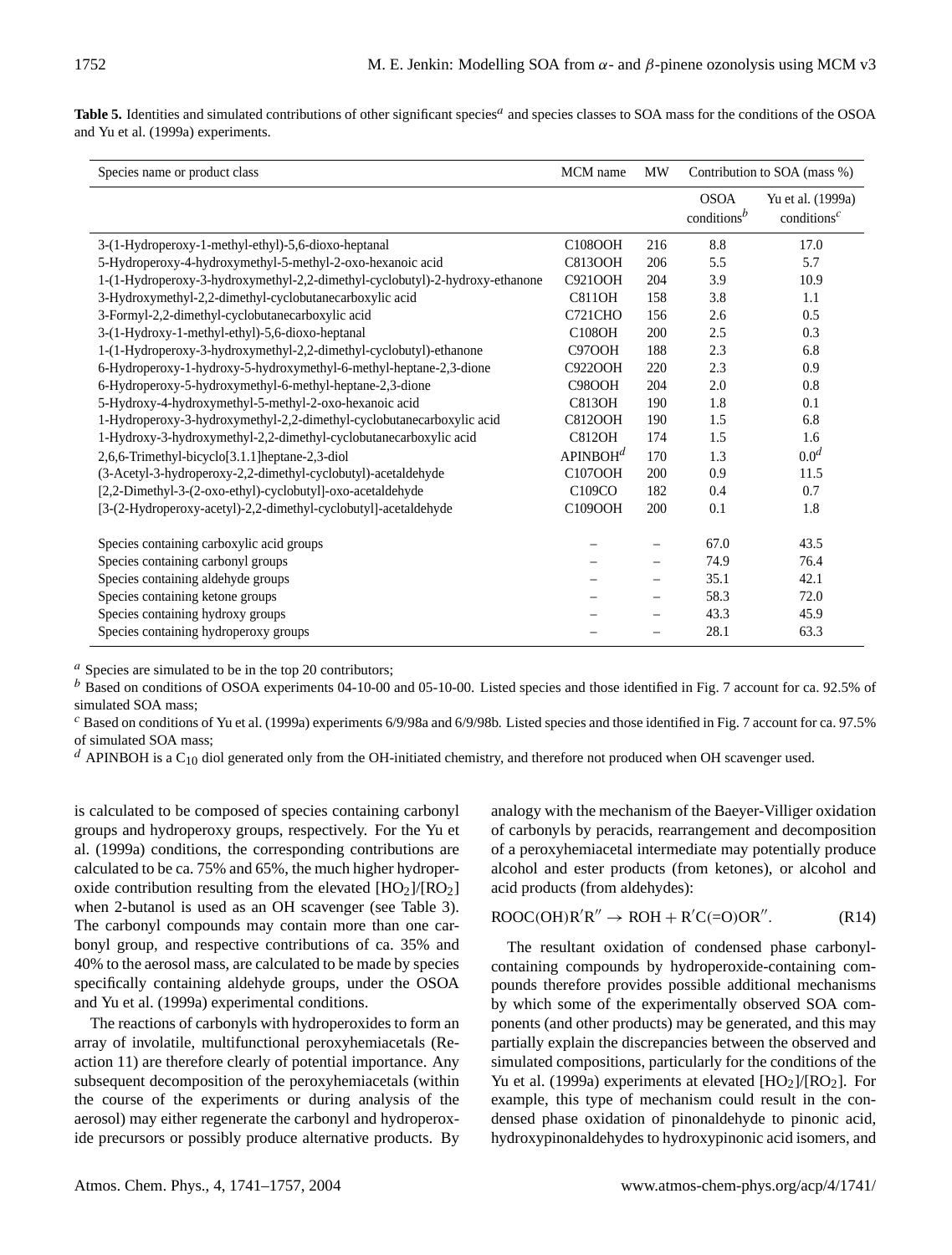

**Fig. 7.** Comparison of abundance of simulated and observed aerosol components: **(a)** Simulated abundances based on OSOA experiments 04-10-00 and 05-10-00. Observed abundances based on average of the results of these experiments and one additional experiment, as reported by Winterhalter et al. (2003); **(b)** Based on Yu et al. (1999a) experiments 6/9/98a and 6/9/98b. N.B. Neither experimental study distinguishes pinalic-3-acid from its isomers, pinalic-4-acid and norpinonic acid. The present study only simulates notable formation of pinalic-3-acid, and this is therefore compared with the isomer total reported in the experimental studies.

pinalic-3-acid (or pinalic-4-acid) to pinic acid, with the reaction occurring at the aldehyde group in each case. Alternatively, reaction at the ketone group in ketoacids could generate acidic ester products, of the type reported by Warscheid and Hoffmann (2002).

Simulations were also performed with much higher initial  $\alpha$ -pinene and ozone concentrations, in the absence of an OH scavenger, to be more representative of the experimental conditions mainly employed by Kamens et al. (1999) and Kamens and Jaoui (2001). Important contributions from the bi- and multifunctional acids, and many of the species in Table 5, were once again apparent. However, a number of the more volatile species, which are produced in reasonably high yield by the gas phase chemistry (e.g. pinonaldehyde and the  $C_{10}$  diols: Table 3), were found to make much more significant contributions in the presence of the higher SOA mass concentrations (i.e. ca. 2500  $\mu$ g m<sup>-3</sup>). This is fully in



**Fig. 8.** Simulated variation of aerosol yield (mass concentration of aerosol per unit mass concentration of terpene removed) with mass concentration of organic aerosol at 298 K. Simulations performed for no OH scavenger (solid black line), 2-butanol scavenger (broken line) and cyclohexane scavenger (grey line). Simulations assume sufficient  $H_2O$  is present to scavenge stabilized Criegee biradicals.

accord with the expected effect of the absorptive partitioning mechanism under these conditions, and the results are in broad agreement with the corresponding compositional observations of Jang and Kamens (1999).

The simulated composition of SOA from the ozonolysis of  $\beta$ -pinene, for the conditions of the Yu et al. (1999a) experiments (see Table 2), was found to have major contributions from pinic acid and pinalic-3-acid, which collectively accounted for ca. 60% of the simulated aerosol mass. This is in reasonable agreement with that reported. Notable simulated contributions were also made by hydroperoxysubstituted carboxylic acids, such as 3-hydroperoxymethyl-2,2-dimethyl-cyclobutane carboxylic acid, and the hydroxysubstituted analogues (e.g. C811OH in Table 5). Jaoui and Kamens (2003) also report significant contributions from pinic acid and pinalic-3-acid at higher reagent concentrations in the absence of an OH scavenger, and also from more volatile products such as nopinone and hydroxynopinone isomers. Calculations with the present mechanism under these conditions also predict larger contributions from the more volatile species in the presence of higher SOA mass concentrations.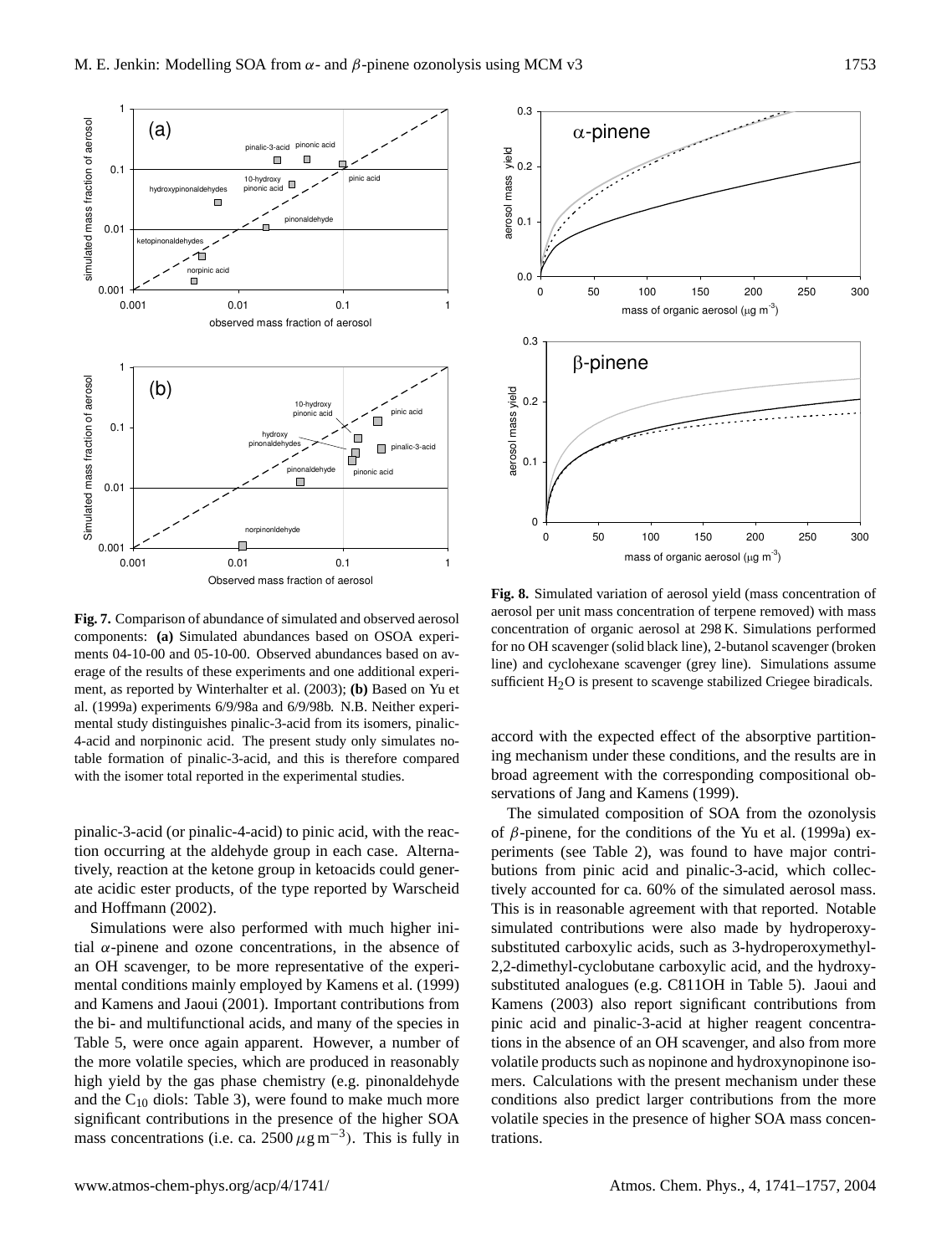

**Fig. 9.** Simulated variation of aerosol yield (mass concentration of aerosol per unit mass concentration of terpene removed) with mass concentration of organic aerosol, as a function of temperature. This illustration performed with cyclohexane as an OH scavenger, and with sufficient  $H_2O$  to scavenge stabilized Criegee biradicals.

### 4.4 Simulated SOA yields

The above comparisons provide some support for the present mechanism, and its ability to recreate the quantity and composition of SOA generated from  $\alpha$ - and  $\beta$ -pinene ozonolysis for a range of conditions. Figures 8 and 9 show corresponding calculated yields of SOA as a function of organic aerosol mass concentration. The results in Fig. 8 suggest that the SOA yield depends on whether an OH scavenger is present, and on its identity. In the case of  $\alpha$ -pinene, lower yields are calculated in the absence of an OH scavenger, because more than 40% of the terpene is removed by reaction with OH, which generally produces higher volatility products than the ozonolysis reaction. The calculated yields in the presence of the scavengers are comparable, with the 2-butanol system showing slightly reduced yields compared with cyclohexane at aerosol mass concentrations below ca.  $150 \,\mu g \,\text{m}^{-3}$ . This difference relates to the influence of  $[HO<sub>2</sub>]/[RO<sub>2</sub>]$  on the product distribution. Because the formation of the least volatile products generally relies on mechanisms propagated by the permutation reactions of  $RO<sub>2</sub>$  radicals, the elevation of  $[HO_2]/[RO_2]$  when 2-butanol is used as a scavenger leads to a slight reduction in their yields (Table 3), and therefore a modest reduction in the SOA yield.

The results calculated for  $\beta$ -pinene (Fig. 8) may be explained by the same effects, although the magnitude of these effects is different from the  $\alpha$ -pinene system. Once again, the absence of an OH scavenger has a lowering effect on the yield, but this is not as great as for  $\alpha$ -pinene because only about 25% of  $\beta$ -pinene is removed by reaction with OH under these conditions, owing to the smaller OH radical yield from the ozonolysis reaction. In the presence of cyclohexane, the calculated SOA yields are therefore greater than in the absence of an OH scavenger. However, the use of 2 butanol as an OH scavenger results in a lowering of the calculated yields, such that the values are similar to or slightly lower than those in the absence of a scavenger. This is a consequence of increased  $[HO_2]/[RO_2]$  under conditions when the system is more sensitive to the change (see Sect. 4.1). As shown in Table 3, the use of 2-butanol as a scavenger, compared with cyclohexane, has a much more marked effect on the yields of products such as pinic acid and pinalic-3-acid from  $\beta$ -pinene, than it does in the  $\alpha$ -pinene system. The current simulations therefore recreate the general effects of using different OH scavengers on SOA production from  $\beta$ -pinene ozonolysis, as reported and discussed recently by Docherty and Ziemann (2003).

Very recently, Keywood et al. (2004) have demonstrated that SOA formation during the ozonolysis of cyclohexene is also sensitive to whether cyclohexane or 2-butanol is used as an OH radical scavenger. In contrast to the observations of Docherty and Ziemann (2003) for  $\beta$ -pinene, SOA formation for cyclohexene was found to be greater in the presence of 2 butanol, with the implication that larger  $[HO_2]/[RO_2]$  ratios might generally increase SOA formation from endocyclic alkenes, and decrease it from exocyclic alkenes. Although the present calculations for  $\alpha$ - and  $\beta$ -pinene display distinct differences in their responses to the identity of the OH radical scavenger (Fig. 8), the insensitivity calculated for  $\alpha$ -pinene also differs notably from the increased SOA formation in the presence of 2-butanol observed for cyclohexene (Keywood et al., 2004). It is not clear in advance whether a mechanism constructed for cyclohexene using the same MCM methodology as that used here for  $\alpha$ -pinene would yield similar calculated results. This is because there are key differences in the structural features of the two endocyclic alkenes which influence the degradation mechanism and, possibly, the response to using different OH scavengers. As described in more detail in the discussion paper comment (Jenkin, 2004), these relate to the fact that  $\alpha$ -pinene is bicyclic and contains an alkyl substitution on the double bond.

The results in Fig. 9 show the calculated temperature dependence of the SOA yield, which reflects the optimized dependences assigned to the acid chaperone and absorptive partitioning mechanisms, as described in Sect. 4.2. In both systems, therefore, the temperature dependence is strongest at small mass concentrations of organic aerosol, when SOA composition is dominated by multifunctional acids, and the acid chaperone mechanism makes an important contribution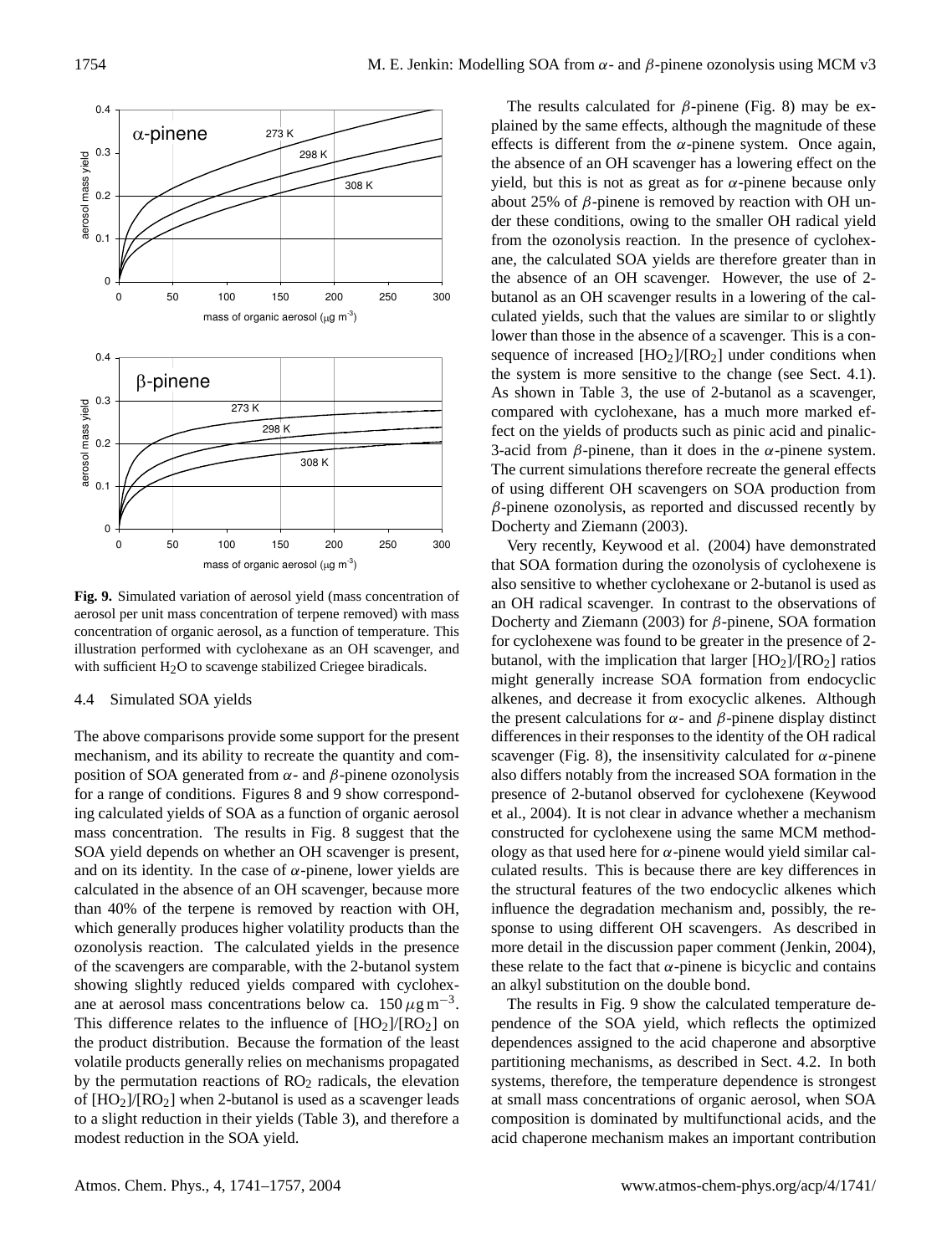to calculated SOA formation. The results may therefore be compared and contrasted with the temperature-dependence calculations of Sheehan and Bowman (2001), which were carried out using purely absorptive partitioning theory.

## **5 Summary and conclusions**

The formation and detailed composition of SOA from the gas phase ozonolysis of  $\alpha$ - and  $\beta$ -pinene has been simulated using MCM v3, coupled with a representation of gasto-aerosol transfer of semivolatile and involatile oxygenated products. A kinetics representation, based on equilibrium absorptive partitioning of ca. 200 semivolatile products, has been found to provide a reasonable framework for the description of SOA accumulation under conditions where at least several tens of  $\mu$ g m<sup>-3</sup> are present, provided partitioning coefficients are increased by about two orders of magnitude over those defined on the basis of estimated vapour pressures. This may indicate a systematic overestimation of product vapour pressures, but is also likely to result from the effect of condensed phase association reactions of the partitioning products which are not explicitly represented. These may include the reactions of carbonyl-containing products with hydroperoxide-containing products to form peroxyhemiacetals, and the association of acids in the form of dimers.

The inclusion of a simplified representation of the gas phase formation of involatile homomolecular and heteromolecular dimers of 22 bi- and multifunctional carboxylic acids, and their transfer to the condensed phase, also allowed the initial stages of SOA formation to be well described. Without this additional mechanism, the simulated onset of SOA accumulation was significantly delayed, and SOA yields at low mass concentrations were substantially lower than those observed.

The composition of SOA, simulated with the optimized mechanism, successfully recreates certain features of the product distributions observed in experimental studies of α- and β-pinene ozonolysis. This includes major contributions from a number of multifunctional acid products, and increasing contributions from more volatile species (e.g. pinonaldehyde and nopinone) with increasing aerosol mass. However, the simulations also imply an important role for unobserved multifunctional products containing hydroperoxy groups, particularly under experimental conditions in which 2-butanol is used to scavenge OH radicals (i.e. when  $[HO<sub>2</sub>]/[RO<sub>2</sub>]$  is elevated). Such products potentially undergo stabilizing association reactions with carbonyls to form peroxyhemiacetals. It is also possible that any subsequent decomposition of the peroxyhemiacetals (within the course of the experiments or during analysis of the aerosol) may modify SOA composition by producing alternative products such as an acid and an alcohol (if the carbonyl is an aldehyde) or an ester and an alcohol (if the carbonyl is a ketone).

*Acknowledgements.* The work described in this paper was funded partially by the EU project OSOA (EVK-1999-00161), and partially by the UK Natural Environment Research Council, NERC, via provision of a Senior Research Fellowship (NER/K/S/2000/00870). The collaborating partners in the OSOA project are gratefully acknowledged for giving permission to present  $\alpha$ -pinene ozonolysis data from the European Photoreactor, EUPHORE.

Edited by: A. Hofzumahaus

#### **References**

- Alvarado, A., Tuazon, E. C., Aschmann, S. M., Atkinson, R., and Arey, J.: Products of the gas phase reactions of  $O(^3P)$  atoms and O<sub>3</sub> with α-pinene and 1,2-dimethyl-1-cyclohexene, J. Geophys. Res., 103, 25 541–25 551, 1998a.
- Alvarado, A., Arey, J., and Atkinson, R.: Kinetics of the gas phase reactions of OH and  $NO<sub>3</sub>$  radicals and  $O<sub>3</sub>$  with the monoterpene reaction products pinonaldehyde, caronaldehyde and sabinaketone, J. Atmos. Chem., 31, 281–297, 1998b.
- Andreae, M. O. and Crutzen, P. J.: Atmospheric aerosols: biogeochemical sources and role in atmospheric chemistry, Science, 276, 1052–1058, 1997.
- Aschmann, S. M., Reissel, A., Atkinson, R., and Arey, J.: Products of the gas phase reaction of the OH radical with  $\alpha$ - and  $\beta$ -pinene in the presence of NO, J. Geophys. Res., 103, 25 553–25 561, 1998.
- Atkinson, R., Aschmann, S. M., Arey, J., and Shorees, B.: Formation of OH radicals in the gas-phase reaction of  $O_3$  with a series of terpenes, J. Geophys. Res., 97, 6065–6073, 1992.
- Atkinson, R. and Arey, J.: Gas-phase tropospheric chemistry of biogenic volatile organic compounds: a review, Atmos. Env., 37, Supplement No. 2, S197–S219, 2003.
- Baum, E. J.: Chemical property estimation: theory and application, CRC Press, Florida, ISBN 0-87371-938-7, 1998.
- Baxley, J. S. and Wells, J. R.: The hydroxyl radical reaction rate constant and atmospheric transformation products of 2-butanol and 2-pentanol, Int. J. Chem. Kin., 30, 745–752, 1998.
- Bilde, M. and Pandis, S. N.: Evaporation rates and vapor pressures of individual aerosol species formed in the atmospheric oxidation of α- and β-pinene, Env. Sc. Tec., 35, 3344–3349, 2001.
- BIOVOC: Final report on the EU project on Degradation Mechanisms of Biogenic VOC "BIOVOC", Contract reference: ENV-CT95-0059: Co-ordinator J. Hjorth, JRC Ispra, 1998.
- Bonn, B. and Moortgat, G. K.: New particle formation during  $\alpha$ and  $\beta$ -pinene oxidation by O<sub>3</sub>, OH and NO<sub>3</sub>, and the influence of water vapour: particle size distribution studies, Atmos. Chem. Phys., 2, 183–196, 2002, SRef-ID: 1680-7324/acp/2002-2-183.
- Bonn, B., Schuster, G., and Moortgat, G. K.: Influence of water vapour on the process of new particle formation during monoterpene ozonolysis, J. Phys. Chem. A., 106, 2869–2881, 2002.
- Calogirou, A., Larsen, B. R., and Kotzias, D.: Gas-phase terpene oxidation products: a review, Atmos. Env., 33, 1423–1439, 1999.
- Calvert, J. G., Atkinson, R., Kerr, J. A., Madronich, S., Moortgat, G. K., Wallington, T. J., and Yarwood, G.: The mechanisms of atmospheric oxidation of alkenes, Oxford University Press, New York, ISBN 0-19-513177-0, 2000.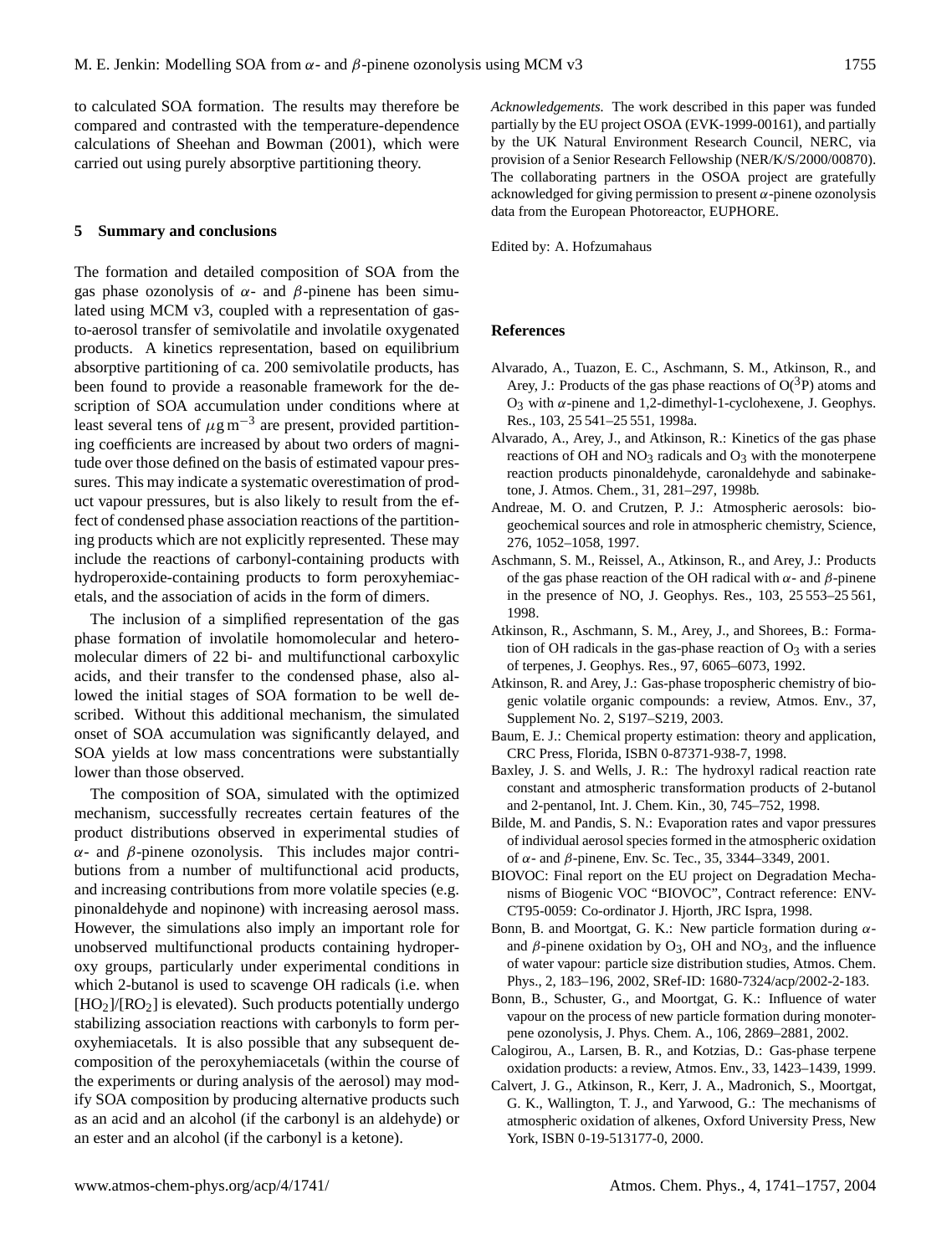- Chew, A. A. and Atkinson, R.: OH radical formation yields from the gas-phase reactions of ozone with alkenes and monoterpenes, J. Geophys. Res., 101, 28 649–28 653, 1996.
- Christoffersen, T. S., Hjorth, J., Horie, O., Jensen, N. R., Kotzias, D., Molander, L. L., Neeb, P., Ruppert, L., Winterhalter, R., Virkkula, A. Wirtz, K., and Larsen B. R.: Cis-pinic acid, a possible precursor for organic aerosol formation from ozonolysis of α-pinene, Atmos. Env., 32, 1657–1661, 1998.
- Cocker, D. R., Clegg, S. L., Flagan, R. C., and Seinfeld, J. H.: The effect of water on gas-particle partitioning of secondary organic aerosol, Part I:  $\alpha$ -pinene/ozone system, Atmos. Env., 35, 6049– 6072, 2001.
- Docherty, K. S. and Ziemann, P.: Effects of stabilized Criegee intermediate and OH radical scavengers on aerosol formation from reactions of  $\beta$ -pinene with O<sub>3</sub>, Aeros. Sc. Tecnol., 37, 877–891, 2003.
- Fuentes, J. D., Lerdau, M., Atkinson, R., Baldocchi, D., Bottenheim, J. W., Ciccioli, P., Lamb, B., Geron, C., Gu, L., Guenther, A., Sharkey, T. D., and Stockwell, W.: Biogenic hydrocarbons in the atmospheric boundary layer: a review, Bulletin of the American Meteorological Society, 81, 1537–1575, 2000.
- Geron, C., Rassmussen, R., Arnts, R. R., and Guenther, A.: A review and synthesis of monoterpene speciation from forests in the United States, Atmos. Env., 34, 1761–1781, 2000.
- Glasius, M., Calogirou, A., Jensen, N. R., Hjorth, J., and Nielsen, C. J.: Kinetic study of the gas phase reactions of pinonaldehyde and structurally related compounds, Int. J. Chem. Kin., 29, 527–533, 1997.
- Glasius, M., Lahaniati, M., Calogirou, A., Di Bella, D., Jensen, N. R., Hjorth, J., Kotzias, D., and Larsen, B. R.: Carboxylic acids in secondary aerosols from the oxidation of cyclic monoterpenes by ozone, Env. Sc. Tec., 34, 1001–1010, 2000.
- Griffin, R. J., Cocker, D. R., Flagan, R. C., and Seinfeld, J. H.: Organic aerosol formation from oxidation of biogenic hydrocarbons, J. Geophys. Res., 104, 3555–3567, 1999.
- Guenther, A., Zimmerman, P., and Wildermuth, M.: Natural volatile organic compound emission rate estimates for US woodland landscapes, Atmos. Env., 28, 1197–1210, 1994.
- Hakola, H., Arey, J., Aschmann, S. M., and Atkinson, R.: Product formation from the gas phase reactions of OH radicals and  $O_3$ with a series of monoterpenes, J. Atmos. Chem., 18, 75–102, 1994.
- Hallquist, M., Wangberg, I., and Ljungstrom, E.: Atmospheric fate of dicarbonyl products originating from  $\alpha$ -pinene, and  $\Delta^3$ -Carene: determination of rate of reaction with OH and  $NO<sub>3</sub>$  radicals, UV absorption cross sections and vapor pressures, Env. Sc. Tec., 31, 3166–3172, 1997.
- Hallquist, M., Wangberg, I., Ljungstrom, E., Barnes, I., and Becker, K. H.: Aerosol and product yields from  $NO<sub>3</sub>$  radical initiated oxidation from selected monoterpenes, Env. Sc. Tec., 33, 553– 559, 1999.
- Hoffmann, T., Odum, J. R., Bowman, F., Collins, D., Klockow, D., Flagan, R. C., and Seinfeld, J. H.: Formation of organic aerosols from the oxidation of biogenic hydrocarbons, J. Atmos. Chem., 26, 189–222, 1997.
- Hoffmann, T., Bandur, R., Marggraf, U., and Linscheid, M.: Molecular composition of organic aerosols formed in the  $\alpha$ -pinene/O<sub>3</sub> reaction: Implications for new particle formation processes, J. Geophys. Res., 103, D19, 25 569–25 578, 1998.
- Jacob, D. J. and Wofsy, S. C.: Photochemistry of biogenic emissions over the Amazon forest, J. Geophys. Res., 93, 1477–1486, 1988.
- Jang, M. and Kamens, R. M.: Newly characterized products and composition of secondary aerosols from the reaction of  $\alpha$ -pinene with ozone, Atmos. Env., 33, 459–474, 1999.
- Jaoui, M. and Kamens, R. M.: Mass balance of gaseous and particulate products from  $\beta$ -pinene/O<sub>3</sub>/air in the absence of light and  $\beta$ -pinene/NO<sub>X</sub>/air in the presence of natural sunlight, J. Atmos. Chem., 45, 101–141, 2003.
- Jenkin, M. E.: Interactive comment on Modelling the formation and composition of secondary organic aerosol from  $α$ - and  $β$ -pinene ozonolysis using MCM v3" by M. E. Jenkin., Atmos. Chem. Phys. Discuss., 4, S1493–S1502, 2004.
- Jenkin, M. E., Saunders, S. M., and Pilling, M. J.: The tropospheric degradation of volatile organic compounds: A protocol for mechanism development, Atmos. Env., 31, 81–104, 1997.
- Jenkin, M. E., Shallcross, D. E., and Harvey, J. N.: Development and application of a possible mechanism for the generation of cis-pinic acid from the ozonolysis of  $\alpha$ - and  $\beta$ -pinene, Atmos. Env., 34, 2837–2850, 2000.
- Joback, K. G. and Reid, R. C.: Estimation of pure-component properties from group contributions, Chemical Engineering Communications, 57, 233–243, 1987.
- Kamens, R. M. and Jaoui, M.: Modeling aerosol formation from  $\alpha$ -pinene + NO<sub>x</sub> in the presence of natural sunlight using gasphase kinetics and gas-particle partitioning theory, Env. Sc. Tec., 35, 1394–1405, 2001.
- Kamens, R. M., Jang, M., Chien, C.-J., and Leach, K.: Aerosol formation from the reaction of  $\alpha$ -pinene and ozone using a gasphase kinetics-aerosol partitioning model, Env. Sc. Tec., 33, 1430–1438, 1999.
- Kavouras, I. G., Mihalopolous, N., and Stephanou, E. G.: Formation of atmospheric particles from organic acids produced by forests, Nature, 395, 683–686, 1998.
- Kavouras, I. G., Mihalopolous, N., and Stephanou, E. G.: Secondary organic aerosol formation vs primary organic aerosol emission: in situ evidence for the chemical coupling between monoterpene acidic photooxidation products and new particle formation over forests, Env. Sc. Tec., 33, 1028–1037, 1999.
- Keywood, M. D., Kroll, J. H., Varutbangkul, V., Bahreini, R., Flagan, R. C., and Seinfeld, J. H.: Secondary organic aerosol formation from cyclohexene ozonolysis: effect of OH scavenger and the role of radical chemistry, Env. Sc. Tec., 38, 3343–3350, 2004.
- Koch, S., Winterhalter, R., Kolloff, A., Neeb, P., and Moortgat, G. K.: Organic aerosol formation processes in the photo-oxidation of VOCs. Contribution to the EUROTRAC-2 Chemical Mechanism Development (CMD) Subproject Annual Report, 1998, 189–192. Published by EUROTRAC-2 International Scientific Secretariat, GSF-Forschungszentrum fuer Umwelt und Gesundheit GmbH, Munchen, Germany, September 1999.
- Kückelmann, U., Warscheid, B., and Hoffmann, T.: On-line characterization of organic aerosols formed from biogenic precursors using atmospheric pressure chemical ionization mass spectrometry, Analyt. Chem., 72, 1905–1912, 2000.
- Lesclaux, R.: Combination of peroxyl radicals in the gas phase, in Peroxyl Radicals, edited by Alfassi, Z. B., John Wiley and Sons, 1997.
- Mackay, D., Bobra, A. M., Chan, D. W., and Shiu, W. Y.: Vapor pressure correlations for low volatility environmental chemicals,